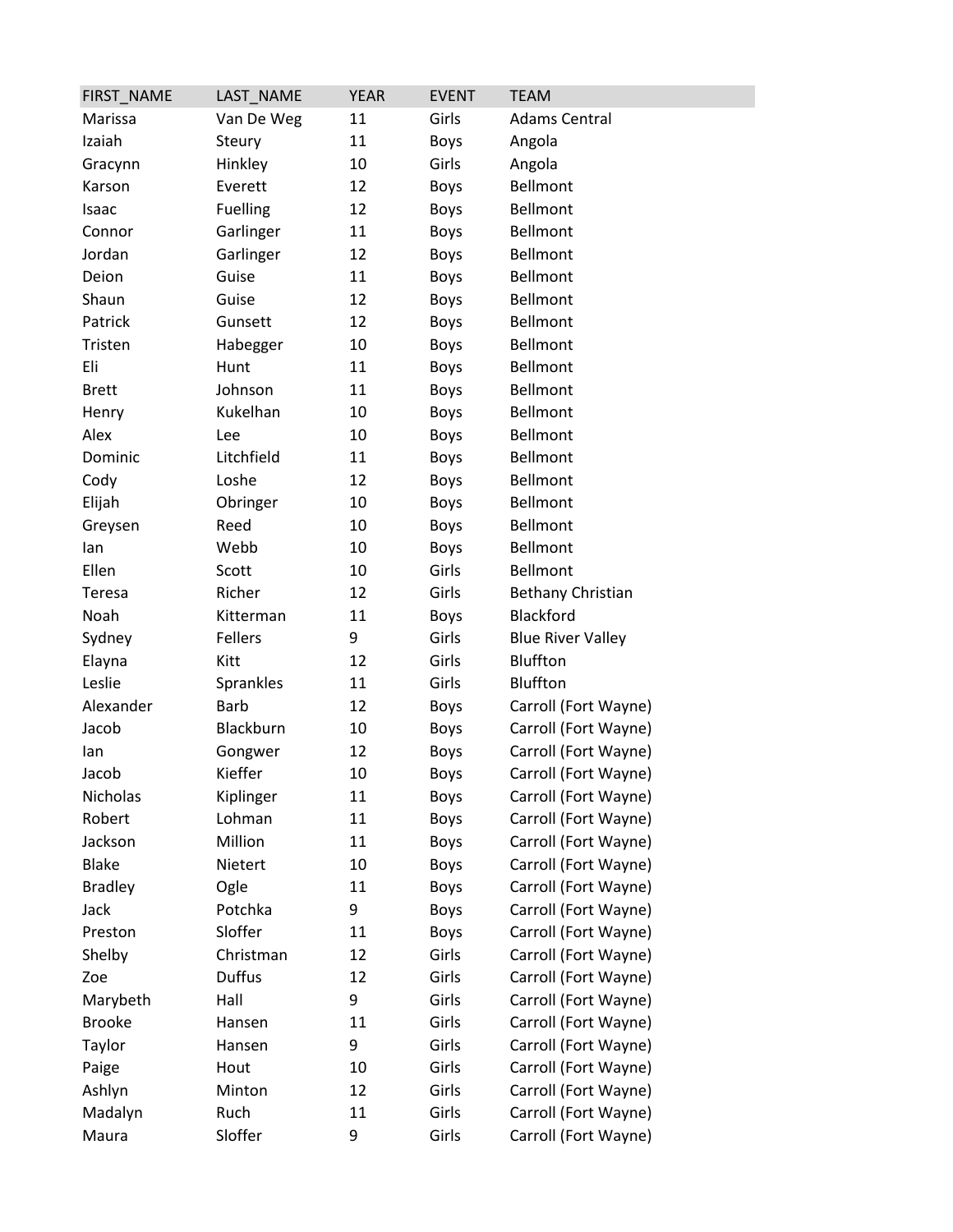| Hadley        | Snell          | 9  | Girls       | Carroll (Fort Wayne) |
|---------------|----------------|----|-------------|----------------------|
| Addison       | Windsor        | 9  | Girls       | Carroll (Fort Wayne) |
| Jillian       | Yoder          | 10 | Girls       | Carroll (Fort Wayne) |
| Eli           | Lantz          | 12 | <b>Boys</b> | Churubusco           |
| Austin        | Hall           | 11 | <b>Boys</b> | Columbia City        |
| Seth          | Mills          | 11 | <b>Boys</b> | Columbia City        |
| Anthony       | Roberts        | 11 | <b>Boys</b> | Concord              |
| Stephany      | Claudio        | 12 | Girls       | Concord              |
| Leslee        | Sierra         | 12 | Girls       | Concord              |
| Lauren        | Smith          | 11 | Girls       | Cowan                |
| <b>Brynn</b>  | Wright         | 10 | Girls       | Cowan                |
| Lydia         | <b>Bennett</b> | 10 | Girls       | DeKalb               |
| Riley         | Winebrenner    | 12 | Girls       | DeKalb               |
| Clay          | <b>Batio</b>   | 10 | <b>Boys</b> | Delta                |
| Lucas         | Fox            | 12 | <b>Boys</b> | Delta                |
| Katie         | Alexander      | 11 | Girls       | Delta                |
| Olivia        | Bohanon        | 10 | Girls       | Delta                |
| Ashleigh      | <b>Brelage</b> | 12 | Girls       | Delta                |
| Shannyn       | Cox            | 10 | Girls       | Delta                |
| Caitlyn       | Crouch         | 9  | Girls       | Delta                |
| Libby         | Crouch         | 11 | Girls       | Delta                |
| Camryn        | Eldridge       | 11 | Girls       | Delta                |
| Haley         | Honey          | 12 | Girls       | Delta                |
| Ella          | Painter        | 11 | Girls       | Delta                |
| Makayla       | Robles         | 11 | Girls       | Delta                |
| Nicki         | Southerland    | 9  | Girls       | Delta                |
| Alyssa        | Thorpe         | 12 | Girls       | Delta                |
| Rebekah       | Thorpe         | 10 | Girls       | Delta                |
| Wesley        | Potts          | 12 | <b>Boys</b> | East Noble           |
| Rachel        | <b>Becker</b>  | 10 | Girls       | East Noble           |
| Mariah        | Maley          | 12 | Girls       | East Noble           |
| Thane         | Syswerda       | 12 | <b>Boys</b> | Eastbrook            |
| olivia        | Howell         | 9  | Girls       | Eastbrook            |
| Luis          | Cruz-Portillo  | 12 | <b>Boys</b> | Elkhart              |
| Jose          | Quinones       | 12 | <b>Boys</b> | Elkhart              |
| Ashlyn        | Anderson       | 9  | Girls       | Elkhart              |
| Kailey        | Gregg          | 11 | Girls       | Elkhart              |
| Emma          | Hodges         | 11 | Girls       | Elkhart              |
| Adley         | Keim           | 10 | Girls       | Elkhart              |
| Claudia       | <b>Morales</b> | 11 | Girls       | Elkhart              |
| Lizie         | Quintano       | 10 | Girls       | Elkhart              |
| <b>Brooke</b> | Richardson     | 11 | Girls       | Elkhart              |
| Irie          | Roll           | 12 | Girls       | Elkhart              |
| Gabby         | Scott          | 12 | Girls       | Elkhart              |
| Meleena       | Stukel         | 12 | Girls       | Elkhart              |
| Rachel        | Terrell        | 11 | Girls       | Elkhart              |
| Savannah      | Thomas         | 9  | Girls       | Elkhart              |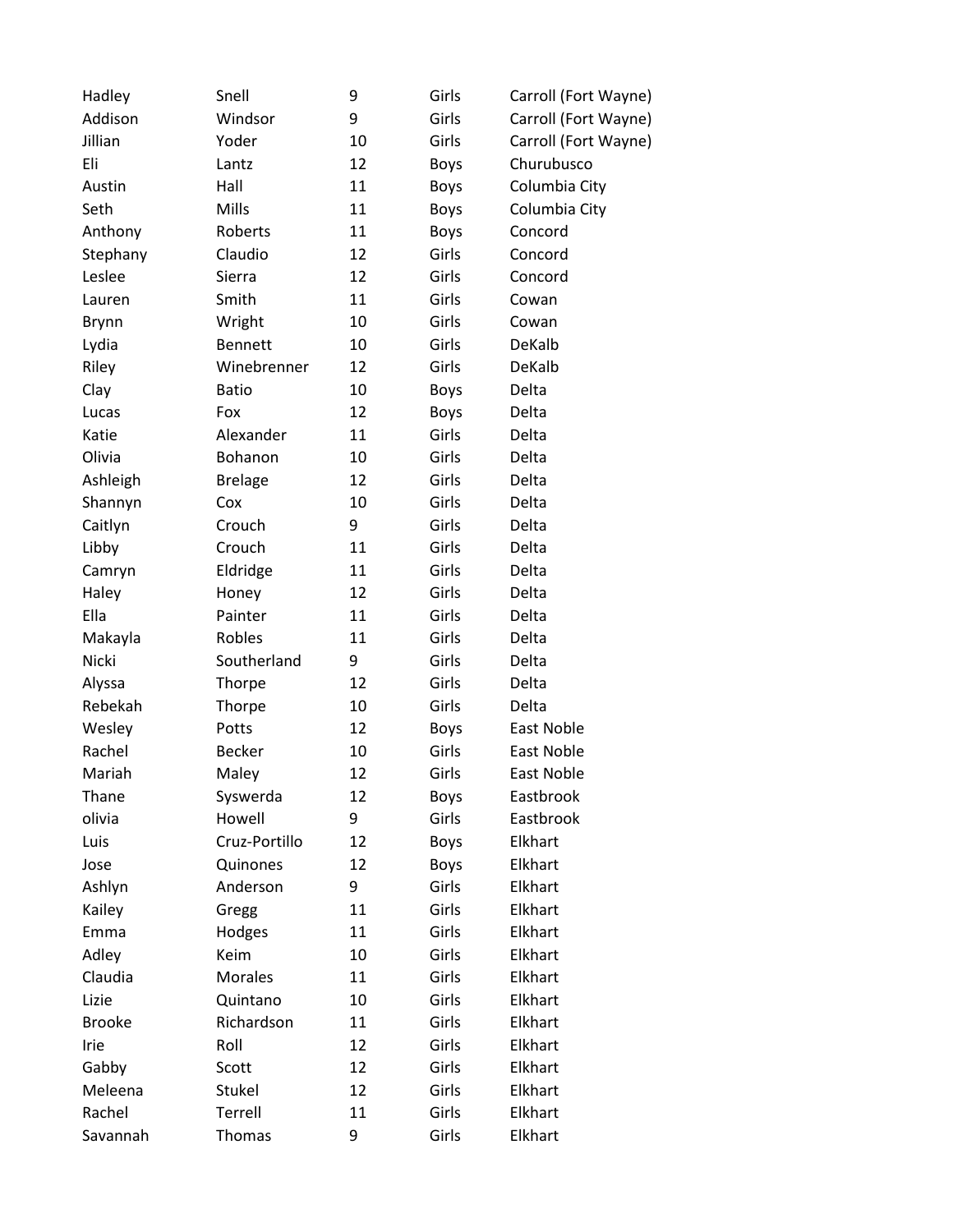| Elise            | Walker           | 9  | Girls       | Elkhart                 |
|------------------|------------------|----|-------------|-------------------------|
| Carlie           | Webber           | 11 | Girls       | Elkhart                 |
| Jayden           | Reese            | 10 | <b>Boys</b> | <b>Elwood Community</b> |
| Kaitlyn          | Kuhn             | 9  | Girls       | Fairfield               |
| Madelyn          | Yoder            | 12 | Girls       | Fairfield               |
| Nate             | Albin            | 11 | <b>Boys</b> | <b>Fishers</b>          |
| <b>LOGAN</b>     | ARIVE            | 10 | <b>Boys</b> | <b>Fishers</b>          |
| Grant            | <b>Belush</b>    | 10 | <b>Boys</b> | <b>Fishers</b>          |
| <b>JOSH</b>      | <b>BROWN</b>     | 12 | <b>Boys</b> | <b>Fishers</b>          |
| Louis            | Buonaiuto        | 11 | <b>Boys</b> | <b>Fishers</b>          |
| <b>CADEN</b>     | <b>CARPENTER</b> | 10 | <b>Boys</b> | <b>Fishers</b>          |
| <b>JAYLEN</b>    | <b>CASTILLO</b>  | 12 | <b>Boys</b> | <b>Fishers</b>          |
| <b>WILL</b>      | <b>CLARK</b>     | 12 | <b>Boys</b> | <b>Fishers</b>          |
| Andrew           | Davis            | 10 | <b>Boys</b> | <b>Fishers</b>          |
| Jacob            | Dowd             | 9  | <b>Boys</b> | <b>Fishers</b>          |
| <b>ALEC</b>      | <b>FOSTER</b>    | 11 | <b>Boys</b> | <b>Fishers</b>          |
| Mitchell         | Giesting         | 11 | <b>Boys</b> | <b>Fishers</b>          |
| Luke             | Godleski         | 10 | <b>Boys</b> | <b>Fishers</b>          |
| Ben              | Greiwe           | 11 | <b>Boys</b> | <b>Fishers</b>          |
| Jaden            | Guffey           | 9  | <b>Boys</b> | <b>Fishers</b>          |
| <b>PEYTON</b>    | <b>HAGEDORN</b>  | 11 | Boys        | <b>Fishers</b>          |
| Nathan           | Jordt            | 12 | <b>Boys</b> | <b>Fishers</b>          |
| Cooper           | Kane             | 10 | <b>Boys</b> | <b>Fishers</b>          |
| <b>MATTHEW</b>   | <b>LEPPERT</b>   | 12 | <b>Boys</b> | <b>Fishers</b>          |
| <b>JACOB</b>     | <b>MAEHLER</b>   | 11 | <b>Boys</b> | <b>Fishers</b>          |
| <b>TATE</b>      | <b>MEAUX</b>     | 10 | <b>Boys</b> | <b>Fishers</b>          |
| Aidan            | Merante          | 12 | <b>Boys</b> | <b>Fishers</b>          |
| John             | <b>Myers</b>     | 10 | <b>Boys</b> | <b>Fishers</b>          |
| Carter           | Pritchett        | 10 | <b>Boys</b> | <b>Fishers</b>          |
| <b>NICK</b>      | <b>PULOS</b>     | 11 | <b>Boys</b> | <b>Fishers</b>          |
| <b>MATTHEW</b>   | <b>ROACH</b>     | 12 | <b>Boys</b> | <b>Fishers</b>          |
| <b>JONATHON</b>  | <b>ROTH</b>      | 12 | <b>Boys</b> | <b>Fishers</b>          |
| Albert           | Schafer          | 12 | Boys        | <b>Fishers</b>          |
| <b>COLIN</b>     | <b>SIMONS</b>    | 11 | <b>Boys</b> | <b>Fishers</b>          |
| <b>AUSTIN</b>    | <b>WILSON</b>    | 10 | Boys        | <b>Fishers</b>          |
| <b>BAILEY</b>    | <b>WILSON</b>    | 12 | <b>Boys</b> | <b>Fishers</b>          |
| <b>ELIZABETH</b> | <b>BARRETT</b>   | 11 | Girls       | <b>Fishers</b>          |
| Kelly            | Brandenburg      | 9  | Girls       | <b>Fishers</b>          |
| Hannah           | <b>Brown</b>     | 9  | Girls       | <b>Fishers</b>          |
| <b>Brooke</b>    | <b>Butts</b>     | 10 | Girls       | <b>Fishers</b>          |
| Erica            | Combs            | 10 | Girls       | <b>Fishers</b>          |
| Ana              | Foutty           | 10 | Girls       | <b>Fishers</b>          |
| Riley            | Gearhart         | 12 | Girls       | <b>Fishers</b>          |
| Liberty          | Hayes            | 12 | Girls       | <b>Fishers</b>          |
| Alexia           | Kline            | 11 | Girls       | <b>Fishers</b>          |
| Danielle         | Moriarty         | 11 | Girls       | <b>Fishers</b>          |
| <b>KAITLYN</b>   | <b>MORIARTY</b>  | 11 | Girls       | <b>Fishers</b>          |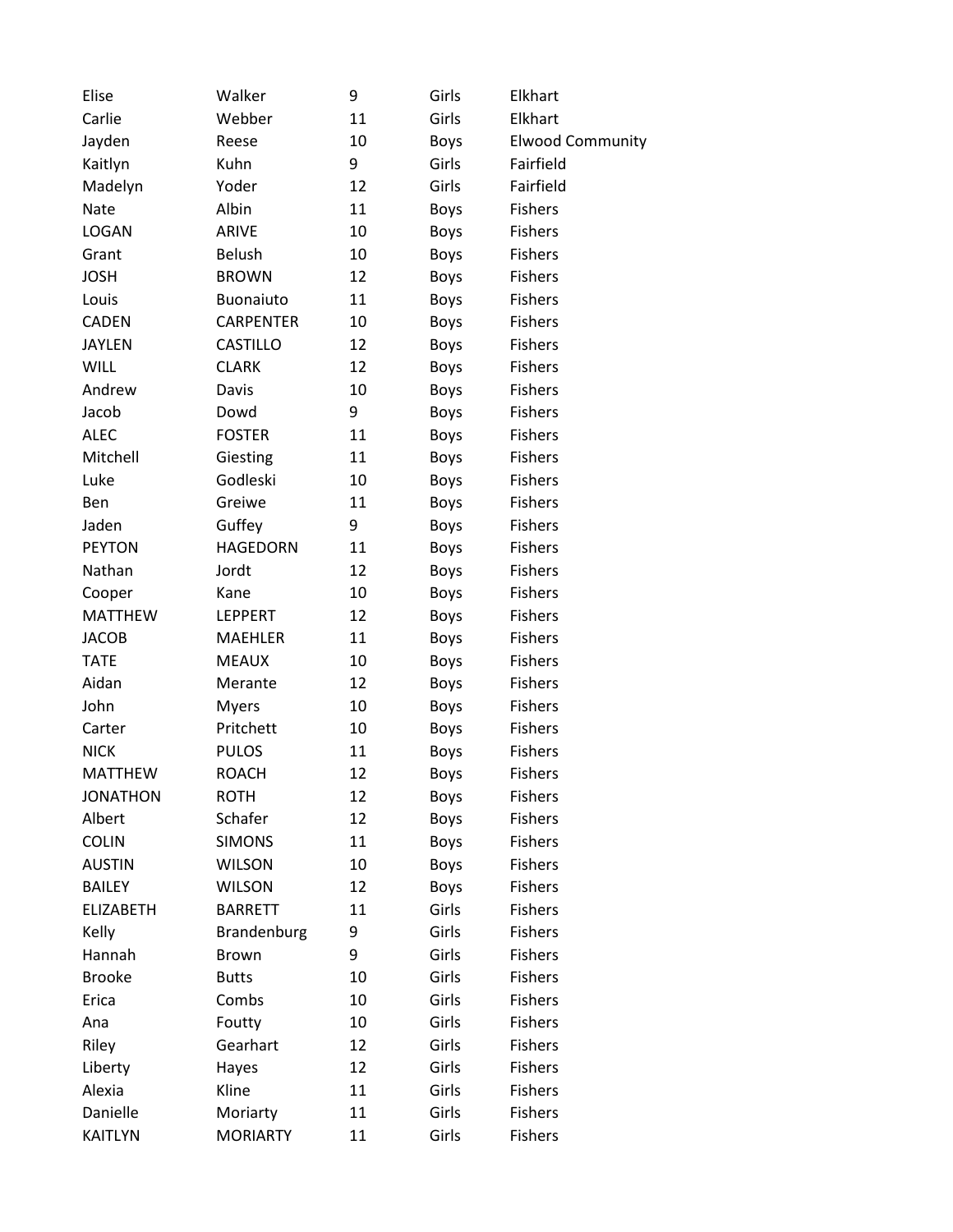| Anna           | Mossing         | 10 | Girls       | <b>Fishers</b>           |
|----------------|-----------------|----|-------------|--------------------------|
| Nithya         | Murthy          | 10 | Girls       | <b>Fishers</b>           |
| <b>MEGAN</b>   | <b>MYBECK</b>   | 11 | Girls       | <b>Fishers</b>           |
| <b>ANNA</b>    | <b>RUNION</b>   | 11 | Girls       | <b>Fishers</b>           |
| <b>VERA</b>    | <b>SCHAFER</b>  | 11 | Girls       | <b>Fishers</b>           |
| Carolyn        | Szilagyi        | 12 | Girls       | <b>Fishers</b>           |
| <b>BRYNN</b>   | <b>URBAN</b>    | 12 | Girls       | Fishers                  |
| Mia            | Yates           | 12 | Girls       | <b>Fishers</b>           |
| Zach           | Davenport       | 12 | <b>Boys</b> | Frankton                 |
| <b>Bradley</b> | Lawrence        | 12 | <b>Boys</b> | Frankton                 |
| Hunter         | Smith           | 9  | <b>Boys</b> | Frankton                 |
| Thomas         | <b>Brita</b>    | 11 | <b>Boys</b> | Ft. Wayne Bishop Dwenger |
| Daniel         | Cava            | 12 | <b>Boys</b> | Ft. Wayne Bishop Dwenger |
| Evan           | Didier          | 12 | <b>Boys</b> | Ft. Wayne Bishop Dwenger |
| Jude           | Donias          | 12 | <b>Boys</b> | Ft. Wayne Bishop Dwenger |
| Logan          | Felkner         | 9  | <b>Boys</b> | Ft. Wayne Bishop Dwenger |
| John           | Garcia          | 12 | <b>Boys</b> | Ft. Wayne Bishop Dwenger |
| Elias          | Hilger          | 12 | <b>Boys</b> | Ft. Wayne Bishop Dwenger |
| Carson         | James           | 12 | <b>Boys</b> | Ft. Wayne Bishop Dwenger |
| Nathan         | James           | 10 | <b>Boys</b> | Ft. Wayne Bishop Dwenger |
| William        | Kleber          | 9  | <b>Boys</b> | Ft. Wayne Bishop Dwenger |
| Robert         | Klein           | 11 | <b>Boys</b> | Ft. Wayne Bishop Dwenger |
| <b>Brendan</b> | <b>Nix</b>      | 10 | Boys        | Ft. Wayne Bishop Dwenger |
| Liam           | Row             | 12 | <b>Boys</b> | Ft. Wayne Bishop Dwenger |
| Joseph         | Schipper        | 12 | <b>Boys</b> | Ft. Wayne Bishop Dwenger |
| Jonathon       | Schroeder       | 12 | <b>Boys</b> | Ft. Wayne Bishop Dwenger |
| Evan           | Smith           | 11 | <b>Boys</b> | Ft. Wayne Bishop Dwenger |
| Pablo          | Sutter          | 10 | <b>Boys</b> | Ft. Wayne Bishop Dwenger |
| Jason          | Wiseman         | 12 | <b>Boys</b> | Ft. Wayne Bishop Dwenger |
| Julia          | <b>Broerman</b> | 12 | Girls       | Ft. Wayne Bishop Dwenger |
| Lauren         | Clark           | 11 | Girls       | Ft. Wayne Bishop Dwenger |
| Aileen         | Delaney         | 12 | Girls       | Ft. Wayne Bishop Dwenger |
| Allison        | <b>Deshaies</b> | 12 | Girls       | Ft. Wayne Bishop Dwenger |
| Ella           | Grashoff        | 11 | Girls       | Ft. Wayne Bishop Dwenger |
| Elise          | Huhn            | 12 | Girls       | Ft. Wayne Bishop Dwenger |
| Elizabeth      | Kaufman         | 11 | Girls       | Ft. Wayne Bishop Dwenger |
| Erin           | Klingenberger   | 11 | Girls       | Ft. Wayne Bishop Dwenger |
| Jacqueline     | <b>Miles</b>    | 12 | Girls       | Ft. Wayne Bishop Dwenger |
| Victoria       | Rodenbeck       | 10 | Girls       | Ft. Wayne Bishop Dwenger |
| Nora           | Steele          | 12 | Girls       | Ft. Wayne Bishop Dwenger |
| Emily          | Szczepanski     | 11 | Girls       | Ft. Wayne Bishop Dwenger |
| Ruth           | Wheeler         | 10 | Girls       | Ft. Wayne Bishop Dwenger |
| Kaitlyn        | Woods           | 11 | Girls       | Ft. Wayne Bishop Dwenger |
| Tommy          | McComb          | 9  | <b>Boys</b> | Ft. Wayne Bishop Luers   |
| Cody           | Rabideau        | 10 | <b>Boys</b> | Ft. Wayne Bishop Luers   |
| Sarah          | <b>Busch</b>    | 12 | Girls       | Ft. Wayne Bishop Luers   |
| Hannah         | Hawkins         | 12 | Girls       | Ft. Wayne Bishop Luers   |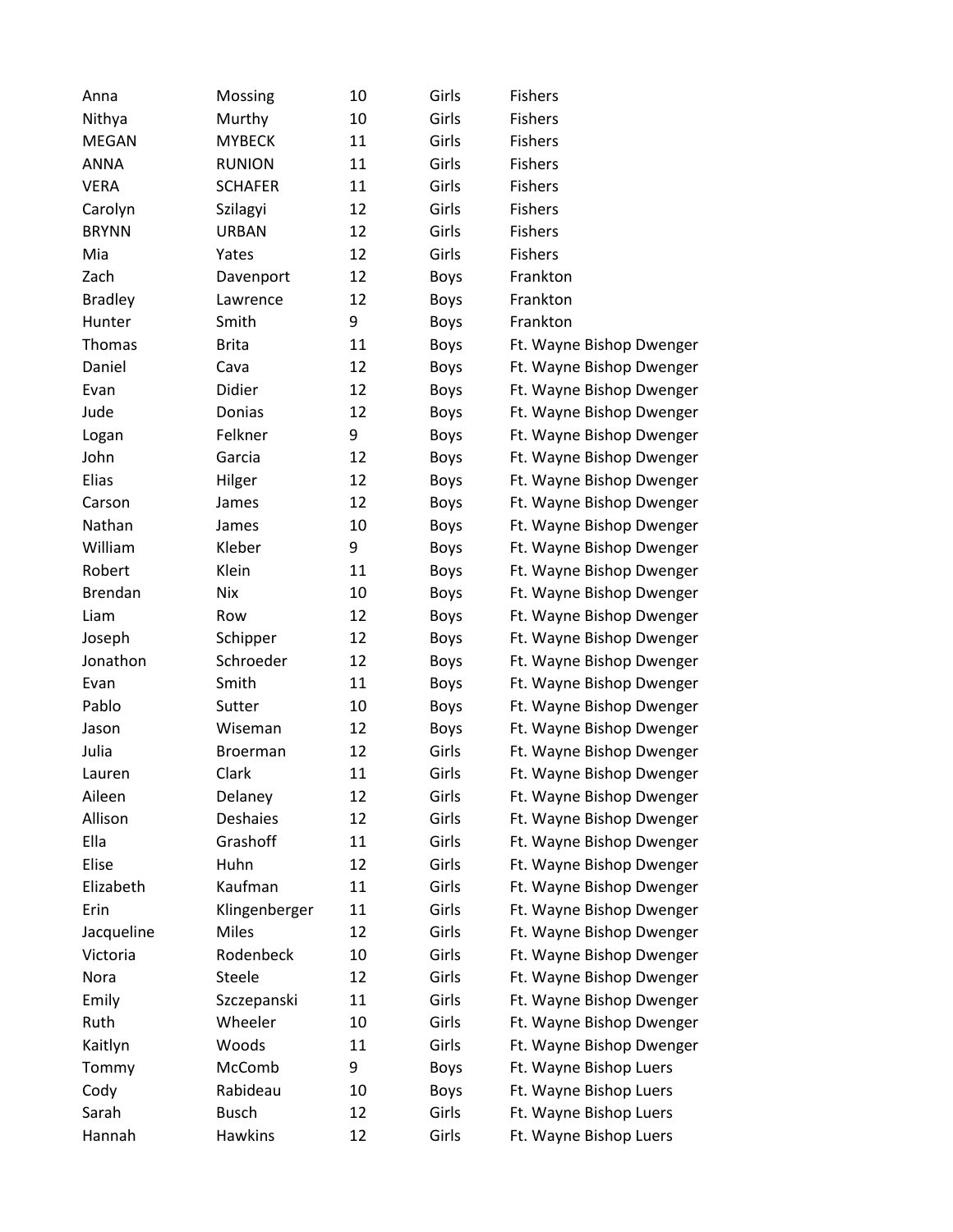| Daniel       | Adair           | 11 | <b>Boys</b> | Ft. Wayne Concordia Lutheran |
|--------------|-----------------|----|-------------|------------------------------|
| Max          | Adair           | 9  | Boys        | Ft. Wayne Concordia Lutheran |
| Peter        | Allison         | 12 | <b>Boys</b> | Ft. Wayne Concordia Lutheran |
| Benjamin     | Bentz           | 9  | Boys        | Ft. Wayne Concordia Lutheran |
| Luke         | Bentz           | 12 | Boys        | Ft. Wayne Concordia Lutheran |
| Gabriel      | Connelly        | 11 | <b>Boys</b> | Ft. Wayne Concordia Lutheran |
| Charles      | <b>Fikes</b>    | 11 | Boys        | Ft. Wayne Concordia Lutheran |
| Vaughn       | Hendrickson     | 9  | Boys        | Ft. Wayne Concordia Lutheran |
| Alexander    | Jones           | 9  | Boys        | Ft. Wayne Concordia Lutheran |
| Thomas       | Kratzman        | 12 | Boys        | Ft. Wayne Concordia Lutheran |
| Nathan       | Pennekamp       | 12 | <b>Boys</b> | Ft. Wayne Concordia Lutheran |
| Karsten      | Schlegel        | 11 | Boys        | Ft. Wayne Concordia Lutheran |
| Zachary      | Shaw            | 11 | <b>Boys</b> | Ft. Wayne Concordia Lutheran |
| Nicholas     | Spielman        | 9  | Boys        | Ft. Wayne Concordia Lutheran |
| Tyler        | Strothman       | 12 | <b>Boys</b> | Ft. Wayne Concordia Lutheran |
| Kevin        | Zehr            | 10 | <b>Boys</b> | Ft. Wayne Concordia Lutheran |
| Madelyn      | <b>Borchelt</b> | 11 | Girls       | Ft. Wayne Concordia Lutheran |
| Emily        | Clark           | 9  | Girls       | Ft. Wayne Concordia Lutheran |
| Callie       | Hoover          | 12 | Girls       | Ft. Wayne Concordia Lutheran |
| Rhaya        | Kaschinske      | 12 | Girls       | Ft. Wayne Concordia Lutheran |
| Amelia       | Kiefer          | 9  | Girls       | Ft. Wayne Concordia Lutheran |
| Faye         | Kropf           | 10 | Girls       | Ft. Wayne Concordia Lutheran |
| Abigail      | Mays            | 12 | Girls       | Ft. Wayne Concordia Lutheran |
| Katelyn      | Nix             | 12 | Girls       | Ft. Wayne Concordia Lutheran |
| Alexa        | Panning         | 9  | Girls       | Ft. Wayne Concordia Lutheran |
| Anna         | Pennekamp       | 9  | Girls       | Ft. Wayne Concordia Lutheran |
| Abigail      | Scheiderer      | 9  | Girls       | Ft. Wayne Concordia Lutheran |
| Keller       | Whicker         | 10 | Girls       | Ft. Wayne Concordia Lutheran |
| Gretchen     | Witmer          | 12 | Girls       | Ft. Wayne Concordia Lutheran |
| Connor       | Jackson         | 12 | <b>Boys</b> | Ft. Wayne Northrop           |
| Victoria     | Clibon          | 10 | Girls       | Ft. Wayne Northrop           |
| Alyssa       | Williams        | 12 | Girls       | Ft. Wayne Northrop           |
| Kobe         | Milledge        | 12 | <b>Boys</b> | Ft. Wayne Snider             |
| Elizabeth    | Aylward         | 10 | Girls       | Ft. Wayne South Side         |
| April        | Damian          | 11 | Girls       | Ft. Wayne South Side         |
| Jaclyn       | Embry           | 10 | Girls       | Ft. Wayne South Side         |
| Grace        | Gillie          | 10 | Girls       | Ft. Wayne South Side         |
| Fiona        | Gochtvott-Stine | 10 | Girls       | Ft. Wayne South Side         |
| Madeline     | Hensler         | 11 | Girls       | Ft. Wayne South Side         |
| Solani       | Licona          | 12 | Girls       | Ft. Wayne South Side         |
| Savonna      | McGhee          | 12 | Girls       | Ft. Wayne South Side         |
| Katey        | Niblack         | 11 | Girls       | Ft. Wayne South Side         |
| Lauren       | Walda           | 11 | Girls       | Ft. Wayne South Side         |
| Tanner       | MCMain          | 11 | <b>Boys</b> | Garrett                      |
| Nataley      | Armstrong       | 11 | Girls       | Garrett                      |
| Katelynn'    | <b>Braun</b>    | 11 | Girls       | Glenn                        |
| <b>Brady</b> | Abney           | 9  | Boys        | Goshen                       |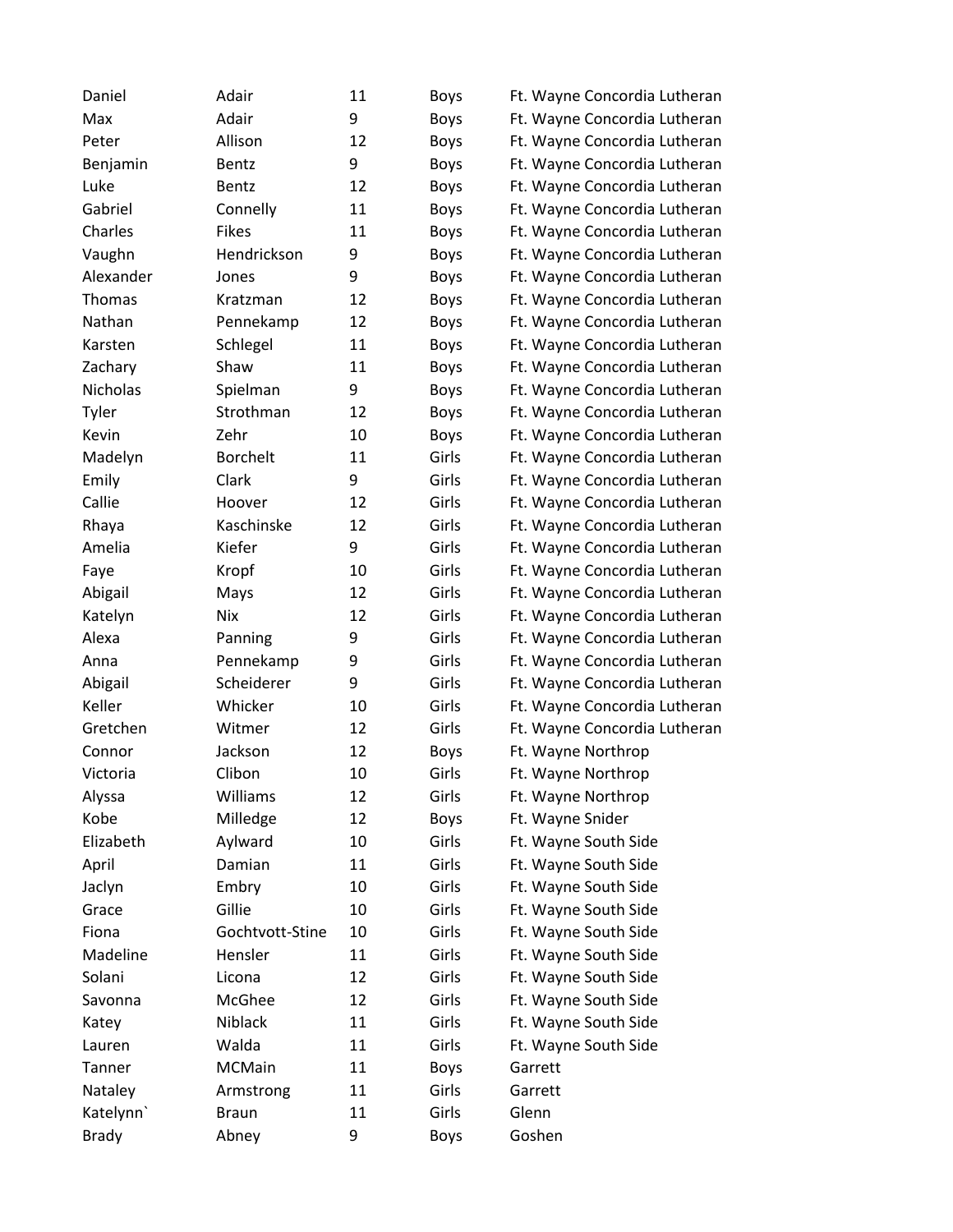| Jocsan            | Barahona         | 12 | <b>Boys</b> | Goshen                       |
|-------------------|------------------|----|-------------|------------------------------|
| Oliver            | <b>Biek</b>      | 10 | <b>Boys</b> | Goshen                       |
| Tommy             | Claxton          | 10 | <b>Boys</b> | Goshen                       |
| Ryan              | Diaz             | 12 | <b>Boys</b> | Goshen                       |
| David             | Dominguez        | 10 | <b>Boys</b> | Goshen                       |
| Jackson           | Gaby             | 11 | <b>Boys</b> | Goshen                       |
| Logan             | Harkenrider      | 11 | <b>Boys</b> | Goshen                       |
| Angel             | Hernandez        | 11 | <b>Boys</b> | Goshen                       |
| Drew              | Hogan            | 11 | <b>Boys</b> | Goshen                       |
| Cole              | Johnston         | 11 | Boys        | Goshen                       |
| Alex              | Lopez            | 9  | <b>Boys</b> | Goshen                       |
| Adrian            | Mora             | 11 | <b>Boys</b> | Goshen                       |
| Jacob             | Near             | 12 | <b>Boys</b> | Goshen                       |
| Jose              | Sanchez          | 11 | <b>Boys</b> | Goshen                       |
| Michael           | Smith            | 11 | <b>Boys</b> | Goshen                       |
| Matthew           | Snyder           | 12 | <b>Boys</b> | Goshen                       |
| Tyler             | Wiese            | 11 | <b>Boys</b> | Goshen                       |
| Sophia            | Yordy            | 11 | Girls       | Goshen                       |
| <b>MAX</b>        | ANDERSON         | 12 | Boys        | <b>Hamilton Southeastern</b> |
| Luke              | Andritsch        | 11 | <b>Boys</b> | <b>Hamilton Southeastern</b> |
| Collin            | <b>Brier</b>     | 10 | <b>Boys</b> | <b>Hamilton Southeastern</b> |
| Ash               | Caylor           | 10 | <b>Boys</b> | <b>Hamilton Southeastern</b> |
| <b>Bennett</b>    | <b>Dubois</b>    | 11 | <b>Boys</b> | <b>Hamilton Southeastern</b> |
| Noah              | Haines           | 11 | Boys        | <b>Hamilton Southeastern</b> |
| <b>Ben</b>        | Harris           | 10 | <b>Boys</b> | <b>Hamilton Southeastern</b> |
| <b>GARRETT</b>    | <b>HICKS</b>     | 11 | <b>Boys</b> | <b>Hamilton Southeastern</b> |
| <b>TANNER</b>     | <b>KUTOLOSKI</b> | 12 | <b>Boys</b> | <b>Hamilton Southeastern</b> |
| Will              | Marquardt        | 11 | Boys        | <b>Hamilton Southeastern</b> |
| Cade              | Ogan             | 11 | <b>Boys</b> | <b>Hamilton Southeastern</b> |
| <b>JACK</b>       | <b>PATRICK</b>   | 12 | <b>Boys</b> | Hamilton Southeastern        |
| LUKE              | PFANSTIEL        | 12 | <b>Boys</b> | Hamilton Southeastern        |
| Nolan             | Pham             | 12 | <b>Boys</b> | Hamilton Southeastern        |
| <b>LUCAS</b>      | <b>RANKIN</b>    | 12 | <b>Boys</b> | <b>Hamilton Southeastern</b> |
| lan               | Ross             | 9  | <b>Boys</b> | Hamilton Southeastern        |
| Connor            | Sarkovics        | 11 | <b>Boys</b> | <b>Hamilton Southeastern</b> |
| Nolan             | Satterfield      | 11 | <b>Boys</b> | <b>Hamilton Southeastern</b> |
| Jack              | <b>Struss</b>    | 12 | <b>Boys</b> | <b>Hamilton Southeastern</b> |
| William           | Tuckis           | 11 | <b>Boys</b> | Hamilton Southeastern        |
| Adam              | Warski           | 9  | <b>Boys</b> | <b>Hamilton Southeastern</b> |
| Conner            | Wright           | 12 | <b>Boys</b> | <b>Hamilton Southeastern</b> |
| Ellasyn           | Eggers           | 9  | Girls       | Hamilton Southeastern        |
| Abby              | Geis             | 11 | Girls       | <b>Hamilton Southeastern</b> |
| Halle             | Hill             | 12 | Girls       | <b>Hamilton Southeastern</b> |
| <b>GRACE</b>      | <b>HOWARD</b>    | 12 | Girls       | <b>Hamilton Southeastern</b> |
| <b>JACQUELINE</b> | <b>HURLOCK</b>   | 10 | Girls       | Hamilton Southeastern        |
| Ellie             | Johnson          | 12 | Girls       | <b>Hamilton Southeastern</b> |
| Haley             | Johnson          | 10 | Girls       | Hamilton Southeastern        |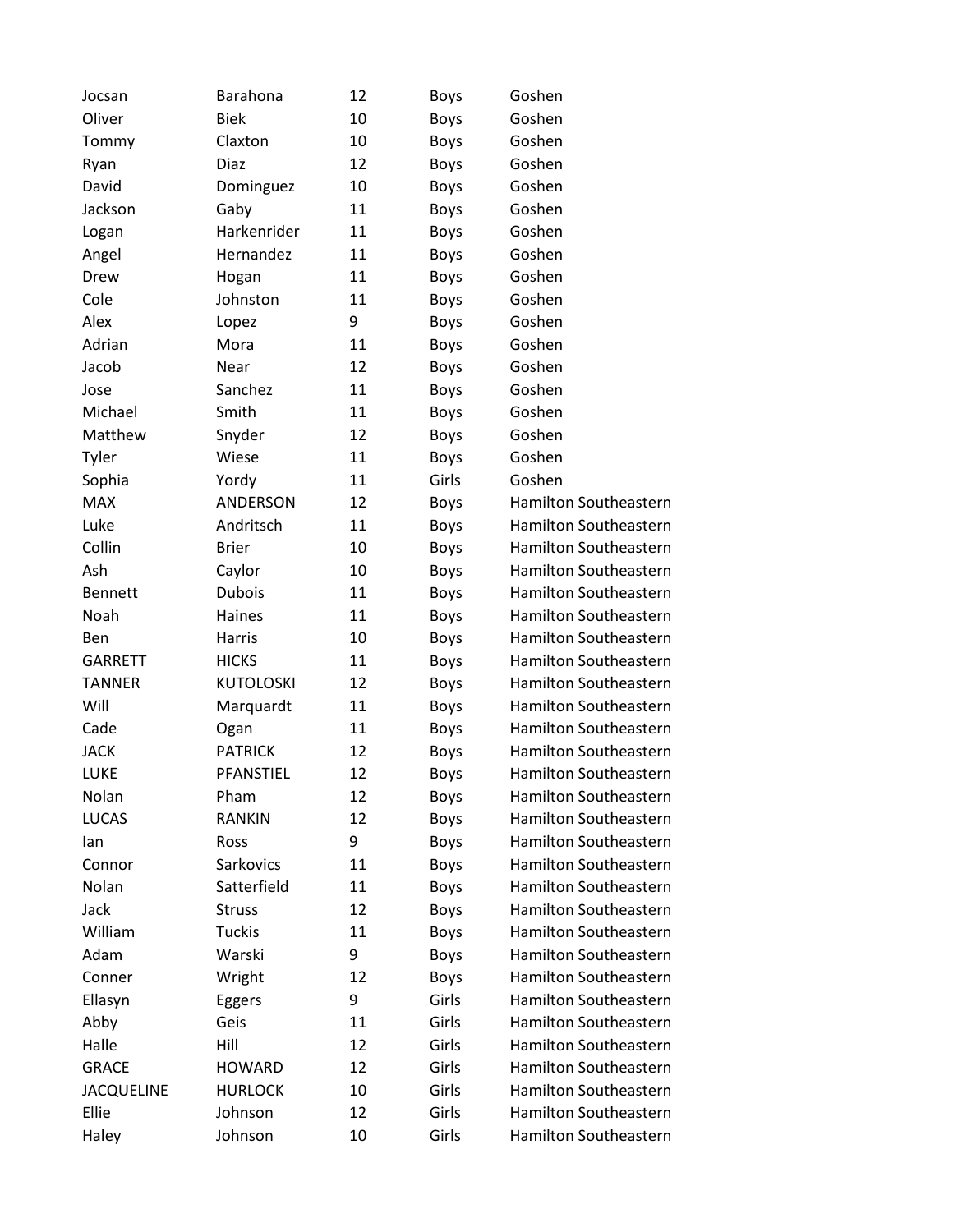| Katherine      | Kesler        | 11 | Girls       | Hamilton Southeastern        |
|----------------|---------------|----|-------------|------------------------------|
| Allie          | Latta         | 11 | Girls       | Hamilton Southeastern        |
| Olivia         | Lund          | 11 | Girls       | Hamilton Southeastern        |
| <b>JENNA</b>   | <b>MCLEAN</b> | 12 | Girls       | Hamilton Southeastern        |
| Julianna       | McLean        | 10 | Girls       | Hamilton Southeastern        |
| Jehnea         | Mirro         | 10 | Girls       | Hamilton Southeastern        |
| <b>GRACE</b>   | <b>NEWTON</b> | 10 | Girls       | Hamilton Southeastern        |
| Lilly          | Patrick       | 12 | Girls       | Hamilton Southeastern        |
| Maggie         | Powers        | 9  | Girls       | Hamilton Southeastern        |
| <b>Brooke</b>  | Ratliff       | 12 | Girls       | <b>Hamilton Southeastern</b> |
| Destiney       | Rose          | 10 | Girls       | Hamilton Southeastern        |
| Claire         | Shumaker      | 12 | Girls       | Hamilton Southeastern        |
| <b>BRIANNA</b> | <b>WRIGHT</b> | 12 | Girls       | Hamilton Southeastern        |
| Ethan          | Hoffman       | 11 | <b>Boys</b> | Heritage                     |
| Ethan          | <b>Baitz</b>  | 11 | <b>Boys</b> | Homestead                    |
| Justin         | Engelhart     | 12 | <b>Boys</b> | Homestead                    |
| Maxwell        | Falloon       | 11 | <b>Boys</b> | Homestead                    |
| Anthony        | Gery          | 10 | <b>Boys</b> | Homestead                    |
| Ashton         | Hackman       | 12 | <b>Boys</b> | Homestead                    |
| Carson         | Heckman       | 10 | <b>Boys</b> | Homestead                    |
| Ben            | Johnson       | 11 | <b>Boys</b> | Homestead                    |
| <b>Bryson</b>  | Leffers       | 9  | <b>Boys</b> | Homestead                    |
| Donald         | McArdle       | 12 | <b>Boys</b> | Homestead                    |
| Chase          | Molden        | 11 | <b>Boys</b> | Homestead                    |
| Henry          | <b>Myers</b>  | 12 | <b>Boys</b> | Homestead                    |
| Tyler          | Peters        | 12 | <b>Boys</b> | Homestead                    |
| John           | Sheets        | 12 | <b>Boys</b> | Homestead                    |
| Aidan          | Sheppard      | 12 | <b>Boys</b> | Homestead                    |
| Grayson        | Welch         | 10 | <b>Boys</b> | Homestead                    |
| Reagan         | Albers        | 10 | Girls       | Homestead                    |
| Anna           | Denice        | 11 | Girls       | Homestead                    |
| Amelia         | Faber         | 11 | Girls       | Homestead                    |
| Audrey         | Gardner       | 10 | Girls       | Homestead                    |
| Gabrielle      | <b>Kiess</b>  | 10 | Girls       | Homestead                    |
| Addison        | Knoblauch     | 9  | Girls       | Homestead                    |
| Arianna        | Osborn        | 9  | Girls       | Homestead                    |
| Elise          | Peckinpaugh   | 10 | Girls       | Homestead                    |
| Lauren         | Saddington    | 9  | Girls       | Homestead                    |
| Heidi          | Warner        | 12 | Girls       | Homestead                    |
| Claire         | Weidler       | 12 | Girls       | Homestead                    |
| Dane           | Blackburn     | 11 | <b>Boys</b> | Huntington North             |
| Gatlin         | Boxell        | 10 | <b>Boys</b> | Huntington North             |
| Gavin          | <b>Byerly</b> | 11 | <b>Boys</b> | Huntington North             |
| Tiler          | Carr          | 10 | <b>Boys</b> | Huntington North             |
| Jackson        | Holzinger     | 10 | <b>Boys</b> | Huntington North             |
| Connor         | Miller        | 12 | <b>Boys</b> | Huntington North             |
| Harrison       | Niswander     | 11 | <b>Boys</b> | Huntington North             |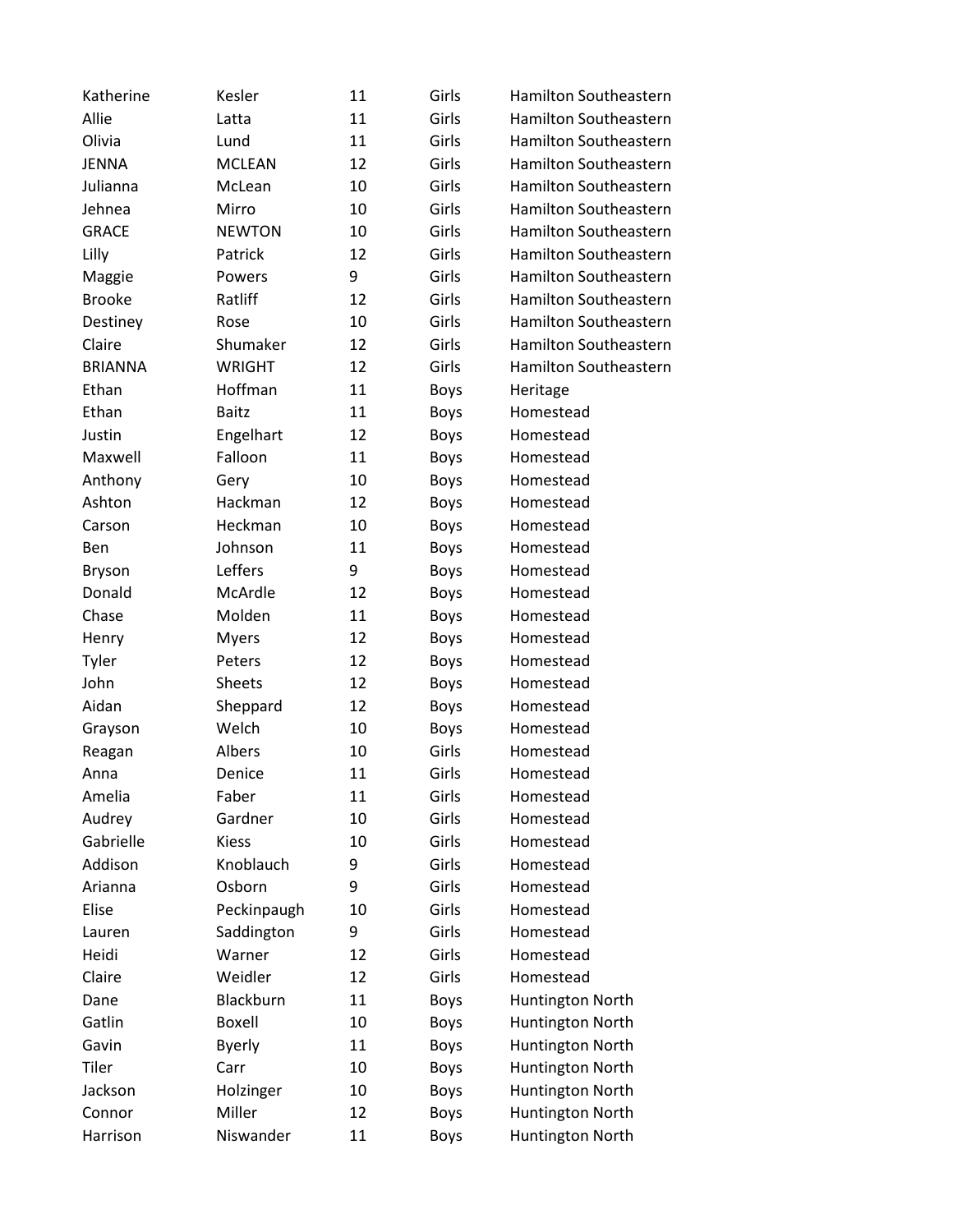| Caleb         | Reust          | 9  | Boys        | Huntington North  |
|---------------|----------------|----|-------------|-------------------|
| Jordan        | Rockey         | 10 | <b>Boys</b> | Huntington North  |
| Jonathan      | York           | 11 | <b>Boys</b> | Huntington North  |
| Johanna       | <b>Bragg</b>   | 9  | Girls       | Huntington North  |
| Kaylee        | <b>Brooks</b>  | 10 | Girls       | Huntington North  |
| Lillian       | Clanin         | 12 | Girls       | Huntington North  |
| Ella          | Colclesser     | 9  | Girls       | Huntington North  |
| Gracie        | Fields         | 9  | Girls       | Huntington North  |
| Jane          | Gayed          | 9  | Girls       | Huntington North  |
| Alyse         | Geiger         | 10 | Girls       | Huntington North  |
| Elle          | McDonald       | 9  | Girls       | Huntington North  |
| Adrianna      | Nightenhelser  | 10 | Girls       | Huntington North  |
| Naomi         | Richison       | 12 | Girls       | Huntington North  |
| Regan         | Slagel         | 11 | Girls       | Huntington North  |
| Hanna         | Whitney        | 12 | Girls       | Huntington North  |
| Addison       | Wiley          | 11 | Girls       | Huntington North  |
| <b>SOPHIA</b> | <b>FUGIETT</b> | 12 | Girls       | Jay County        |
| Lydia         | Keihn          | 10 | Girls       | Jay County        |
| Jaydon        | Steidinger     | 9  | <b>Boys</b> | Leo               |
| Audrey        | Abel           | 10 | Girls       | Leo               |
| Janelle       | Albrecht       | 9  | Girls       | Leo               |
| Kathleen      | <b>Barnes</b>  | 10 | Girls       | Leo               |
| Renee         | Beaubien       | 11 | Girls       | Leo               |
| Rachyl        | Berghoff       | 10 | Girls       | Leo               |
| Rachel        | <b>Brooks</b>  | 9  | Girls       | Leo               |
| Emily         | Cogdell        | 9  | Girls       | Leo               |
| Leah          | Handshoe       | 11 | Girls       | Leo               |
| Lily          | Kissner        | 12 | Girls       | Leo               |
| Olivia        | Lashure        | 10 | Girls       | Leo               |
| Alexis        | Lauer          | 12 | Girls       | Leo               |
| Eden          | <b>Norris</b>  | 11 | Girls       | Leo               |
| Maya          | <b>Norris</b>  | 9  | Girls       | Leo               |
| Emma          | Perkins        | 12 | Girls       | Leo               |
| Erica         | Pulfer         | 10 | Girls       | Leo               |
| Isabelle      | Shenfeld       | 9  | Girls       | Leo               |
| Taylor        | <b>Stine</b>   | 11 | Girls       | Leo               |
| Arianna       | Werling        | 10 | Girls       | Leo               |
| Seth          | Price          | 10 | <b>Boys</b> | Liberty Christian |
| Ryan          | Hoopingarner   | 11 | <b>Boys</b> | Mishawaka         |
| Shambaugh     | <b>Bailee</b>  | 12 | Girls       | Mishawaka         |
| Sarah         | <b>Beshara</b> | 11 | Girls       | Mishawaka         |
| Abrielle      | <b>Flick</b>   | 10 | Girls       | Mishawaka         |
| Kaitlynn      | Kruger         | 12 | Girls       | Mishawaka         |
| Camryn        | Long           | 10 | Girls       | Mishawaka         |
| Jada          | Rogers         | 9  | Girls       | Mishawaka         |
| Natalie       | Scott          | 12 | Girls       | Mishawaka         |
| Jillian       | Waelbroeck     | 9  | Girls       | Mishawaka         |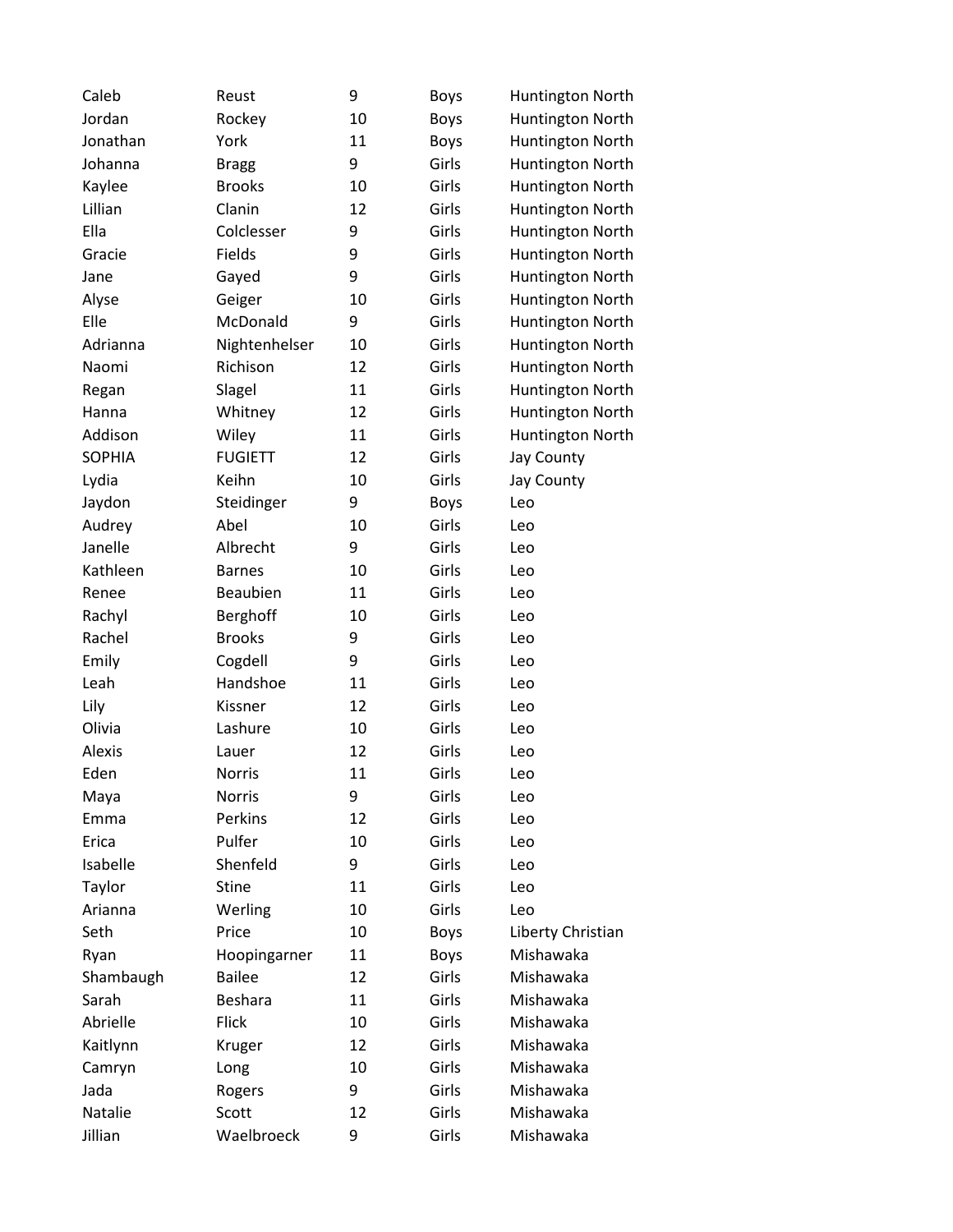| Rachel         | Williams        | 12 | Girls       | Mishawaka        |
|----------------|-----------------|----|-------------|------------------|
| Benjamin       | <b>Balderas</b> | 12 | Boys        | Mishawaka Marian |
| Sam            | Legge           | 9  | Girls       | Mishawaka Marian |
| Deirdre        | Tomasek         | 9  | Girls       | Mishawaka Marian |
| Jon            | Alsup           | 12 | <b>Boys</b> | Mississinewa     |
| Lane           | Anderson        | 11 | <b>Boys</b> | Monroe Central   |
| Tucker         | <b>Burris</b>   | 11 | Boys        | Monroe Central   |
| Eli            | Chamberlain     | 9  | <b>Boys</b> | Monroe Central   |
| Nathan         | Daniels         | 9  | <b>Boys</b> | Monroe Central   |
| Caden          | Landis          | 10 | <b>Boys</b> | Monroe Central   |
| Carter         | Miller          | 11 | <b>Boys</b> | Monroe Central   |
| Caden          | Shumaker        | 12 | <b>Boys</b> | Monroe Central   |
| Kyler          | Shumaker        | 11 | <b>Boys</b> | Monroe Central   |
| Dorian         | Weesner         | 11 | Boys        | Monroe Central   |
| Addison        | Coe             | 9  | Girls       | Monroe Central   |
| Kathleen       | Osborne         | 9  | Girls       | Monroe Central   |
| Andrew         | Arnos           | 10 | <b>Boys</b> | New Haven        |
| Laterrius      | Cassell         | 12 | <b>Boys</b> | New Haven        |
| Landon         | Eicher          | 9  | <b>Boys</b> | New Haven        |
| Riley          | Felger          | 12 | <b>Boys</b> | New Haven        |
| Coby           | Grunden         | 12 | <b>Boys</b> | New Haven        |
| Jonah          | Harris          | 10 | <b>Boys</b> | New Haven        |
| Rodney         | Jones           | 9  | <b>Boys</b> | New Haven        |
| Kaden          | Pranger         | 9  | <b>Boys</b> | New Haven        |
| Justin         | Rhodes          | 11 | <b>Boys</b> | New Haven        |
| Andrew         | <b>Burns</b>    | 12 | <b>Boys</b> | Northfield       |
| Austin         | Abelseth        | 10 | <b>Boys</b> | Northridge       |
| Carter         | Adams           | 9  | <b>Boys</b> | Northridge       |
| Graysen        | <b>Beasley</b>  | 9  | <b>Boys</b> | Northridge       |
| Josiah         | <b>Dyck</b>     | 11 | <b>Boys</b> | Northridge       |
| Andrew         | Eichstadt       | 12 | <b>Boys</b> | Northridge       |
| Matt           | Friesner        | 11 | Boys        | Northridge       |
| David          | Gingerich       | 9  | <b>Boys</b> | Northridge       |
| <b>Brendan</b> | Gleim           | 11 | <b>Boys</b> | Northridge       |
| Will           | Knox            | 10 | <b>Boys</b> | Northridge       |
| Jovi           | Martin          | 9  | <b>Boys</b> | Northridge       |
| <b>Bryce</b>   | McMann          | 12 | <b>Boys</b> | Northridge       |
| Andrew         | Miller          | 12 | Boys        | Northridge       |
| David          | Miller          | 9  | <b>Boys</b> | Northridge       |
| Jaxon          | Miller          | 10 | <b>Boys</b> | Northridge       |
| Jack           | Moore           | 11 | <b>Boys</b> | Northridge       |
| Nathan         | Perez           | 11 | <b>Boys</b> | Northridge       |
| <b>Brock</b>   | Reschly         | 10 | <b>Boys</b> | Northridge       |
| Maxwell        | Rickly          | 9  | <b>Boys</b> | Northridge       |
| Trevin         | Schlabach       | 9  | <b>Boys</b> | Northridge       |
| Jon            | Spicher         | 10 | <b>Boys</b> | Northridge       |
| Tamenech       | <b>Baylis</b>   | 10 | Girls       | Northridge       |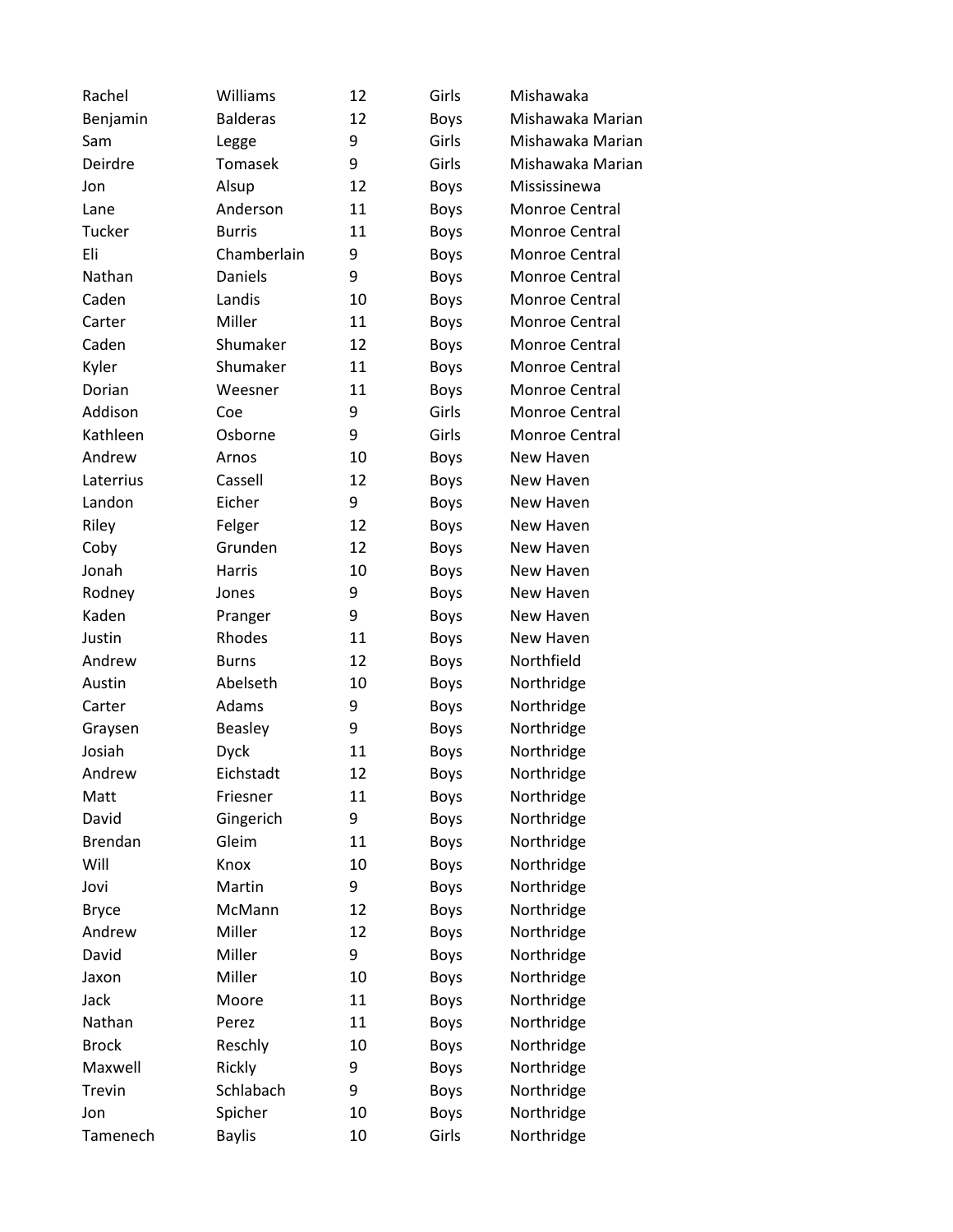| Monserrat      | Garcia         | 12 | Girls       | Northridge |
|----------------|----------------|----|-------------|------------|
| Haylee         | Hile           | 10 | Girls       | Northridge |
| Ella           | Hoefer         | 11 | Girls       | Northridge |
| <b>Bria</b>    | Jones          | 9  | Girls       | Northridge |
| Keeton         | LeBaron        | 12 | Girls       | Northridge |
| Emma           | Long           | 10 | Girls       | Northridge |
| Delaney        | Lopez Martinez | 11 | Girls       | Northridge |
| Kylie          | McMann         | 10 | Girls       | Northridge |
| Taylor         | Owens          | 9  | Girls       | Northridge |
| Clare          | Ritchie        | 11 | Girls       | Northridge |
| Karsyn         | Smaka          | 10 | Girls       | Northridge |
| Hayley         | Troyer         | 11 | Girls       | Northridge |
| Owen           | Allen          | 9  | <b>Boys</b> | NorthWood  |
| <b>Bereket</b> | <b>Bennett</b> | 9  | <b>Boys</b> | NorthWood  |
| Jordan         | <b>Burden</b>  | 10 | <b>Boys</b> | NorthWood  |
| Cole           | <b>Davies</b>  | 10 | <b>Boys</b> | NorthWood  |
| Austin         | Escamilla      | 12 | <b>Boys</b> | NorthWood  |
| <b>Brady</b>   | Hartman        | 10 | <b>Boys</b> | NorthWood  |
| Eric           | Hochstetler    | 12 | <b>Boys</b> | NorthWood  |
| <b>Brady</b>   | Hunsberger     | 11 | <b>Boys</b> | NorthWood  |
| Owen           | Miller         | 10 | <b>Boys</b> | NorthWood  |
| Jordan         | Mitschelen     | 12 | <b>Boys</b> | NorthWood  |
| Reid           | Nunemaker      | 12 | <b>Boys</b> | NorthWood  |
| Markuz         | Piercy         | 10 | <b>Boys</b> | NorthWood  |
| lan            | Raasch         | 10 | <b>Boys</b> | NorthWood  |
| Jacob          | Raasch         | 12 | <b>Boys</b> | NorthWood  |
| <b>Drake</b>   | Risser         | 11 | <b>Boys</b> | NorthWood  |
| Preston        | Roa            | 12 | <b>Boys</b> | NorthWood  |
| Nate           | Rulli          | 12 | <b>Boys</b> | NorthWood  |
| Sam            | Schlatter      | 12 | <b>Boys</b> | NorthWood  |
| Grady          | Stevenson      | 11 | <b>Boys</b> | NorthWood  |
| <b>Titus</b>   | Stutsman       | 11 | <b>Boys</b> | NorthWood  |
| Jonathan       | Towler         | 9  | <b>Boys</b> | NorthWood  |
| Kaitlin        | <b>Burden</b>  | 11 | Girls       | NorthWood  |
| Lauren         | <b>Bales</b>   | 12 | Girls       | Norwell    |
| Maeli          | Cassel         | 11 | Girls       | Norwell    |
| Makayla        | Cox            | 12 | Girls       | Norwell    |
| Kiley          | Crow           | 12 | Girls       | Norwell    |
| Addison        | Dirig          | 12 | Girls       | Norwell    |
| Emma           | Dummer         | 11 | Girls       | Norwell    |
| Alexis         | Hartup         | 9  | Girls       | Norwell    |
| Makenzee       | Kahn           | 10 | Girls       | Norwell    |
| Sarah          | Mahnensmith    | 12 | Girls       | Norwell    |
| Marisol        | Nunez          | 9  | Girls       | Norwell    |
| Brooklynn      | Pine           | 10 | Girls       | Norwell    |
| Haleigh        | Reinhard       | 9  | Girls       | Norwell    |
| Madalynn       | Reinhard       | 10 | Girls       | Norwell    |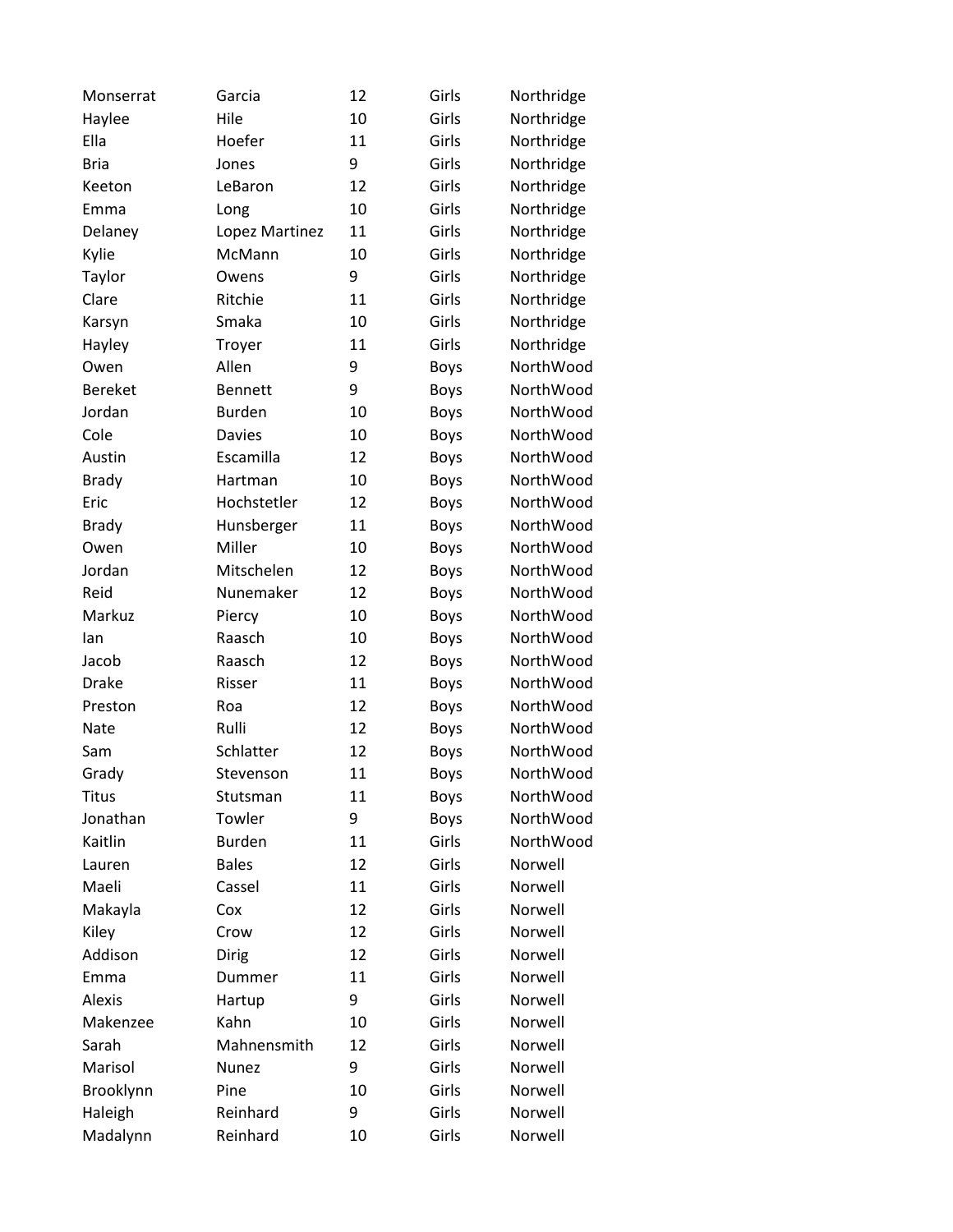| Allison      | Shepherd        | 10 | Girls       | Norwell           |
|--------------|-----------------|----|-------------|-------------------|
| <b>Brody</b> | Arthur          | 11 | <b>Boys</b> | Oak Hill          |
| Landon       | Ashley          | 11 | <b>Boys</b> | Oak Hill          |
| AJ           | Austin          | 9  | <b>Boys</b> | Oak Hill          |
| Gabe         | <b>Barton</b>   | 10 | Boys        | Oak Hill          |
| Landon       | <b>Biegel</b>   | 10 | <b>Boys</b> | Oak Hill          |
| Lucas        | Cates           | 11 | <b>Boys</b> | Oak Hill          |
| Harper       | Dedman          | 12 | <b>Boys</b> | Oak Hill          |
| Garrett      | Geller          | 11 | <b>Boys</b> | Oak Hill          |
| Owen         | Jackson         | 9  | <b>Boys</b> | Oak Hill          |
| Preston      | Jett            | 9  | <b>Boys</b> | Oak Hill          |
| Solomon      | O'Blenis        | 11 | <b>Boys</b> | Oak Hill          |
| Jack         | Ogden           | 9  | <b>Boys</b> | Oak Hill          |
| Landon       | Ormsby          | 11 | <b>Boys</b> | Oak Hill          |
| Logan        | Ormsby          | 11 | <b>Boys</b> | Oak Hill          |
| Caleb        | Rex             | 11 | <b>Boys</b> | Oak Hill          |
| Andrew       | Scalf           | 10 | <b>Boys</b> | Oak Hill          |
| Toby         | Sneed           | 9  | <b>Boys</b> | Oak Hill          |
| Trenton      | Sweet           | 9  | Boys        | Oak Hill          |
| Kaleb        | Westgate        | 9  | <b>Boys</b> | Oak Hill          |
| Jacob        | Winger          | 12 | <b>Boys</b> | Oak Hill          |
| Emma         | Bledsoe         | 10 | Girls       | Oak Hill          |
| Mallory      | Cheek           | 11 | Girls       | Oak Hill          |
| Claire       | Gamble          | 11 | Girls       | Oak Hill          |
| Grace        | Geller          | 11 | Girls       | Oak Hill          |
| Leah         | Highley         | 9  | Girls       | Oak Hill          |
| Kate         | Hornocker       | 12 | Girls       | Oak Hill          |
| Selah        | Jackson         | 12 | Girls       | Oak Hill          |
| Taylor       | <b>King</b>     | 11 | Girls       | Oak Hill          |
| Joy          | <b>McDivitt</b> | 11 | Girls       | Oak Hill          |
| Kinzie       | Robey           | 12 | Girls       | Oak Hill          |
| Kailynn      | Wisner          | 10 | Girls       | Oak Hill          |
| Sadie        | Wisner          | 9  | Girls       | Oak Hill          |
| Andrew       | Alderman        | 12 | <b>Boys</b> | Pendleton Heights |
| Andrew       | <b>Blake</b>    | 10 | <b>Boys</b> | Pendleton Heights |
| Nicholas     | Bronnenberg     | 10 | <b>Boys</b> | Pendleton Heights |
| Avry         | Carpenter       | 11 | <b>Boys</b> | Pendleton Heights |
| William      | Coggins         | 9  | <b>Boys</b> | Pendleton Heights |
| Elijah       | Creel           | 11 | <b>Boys</b> | Pendleton Heights |
| Kyle         | Drinkut         | 12 | <b>Boys</b> | Pendleton Heights |
| Jack         | Goehring        | 10 | <b>Boys</b> | Pendleton Heights |
| Gabriel      | Holland         | 11 | <b>Boys</b> | Pendleton Heights |
| Jason        | Lyst            | 10 | <b>Boys</b> | Pendleton Heights |
| lan          | McLaughlin      | 10 | <b>Boys</b> | Pendleton Heights |
| Dillon       | Penrod          | 9  | <b>Boys</b> | Pendleton Heights |
| Riley        | Penrod          | 10 | <b>Boys</b> | Pendleton Heights |
| Nicholas     | Rhea            | 11 | <b>Boys</b> | Pendleton Heights |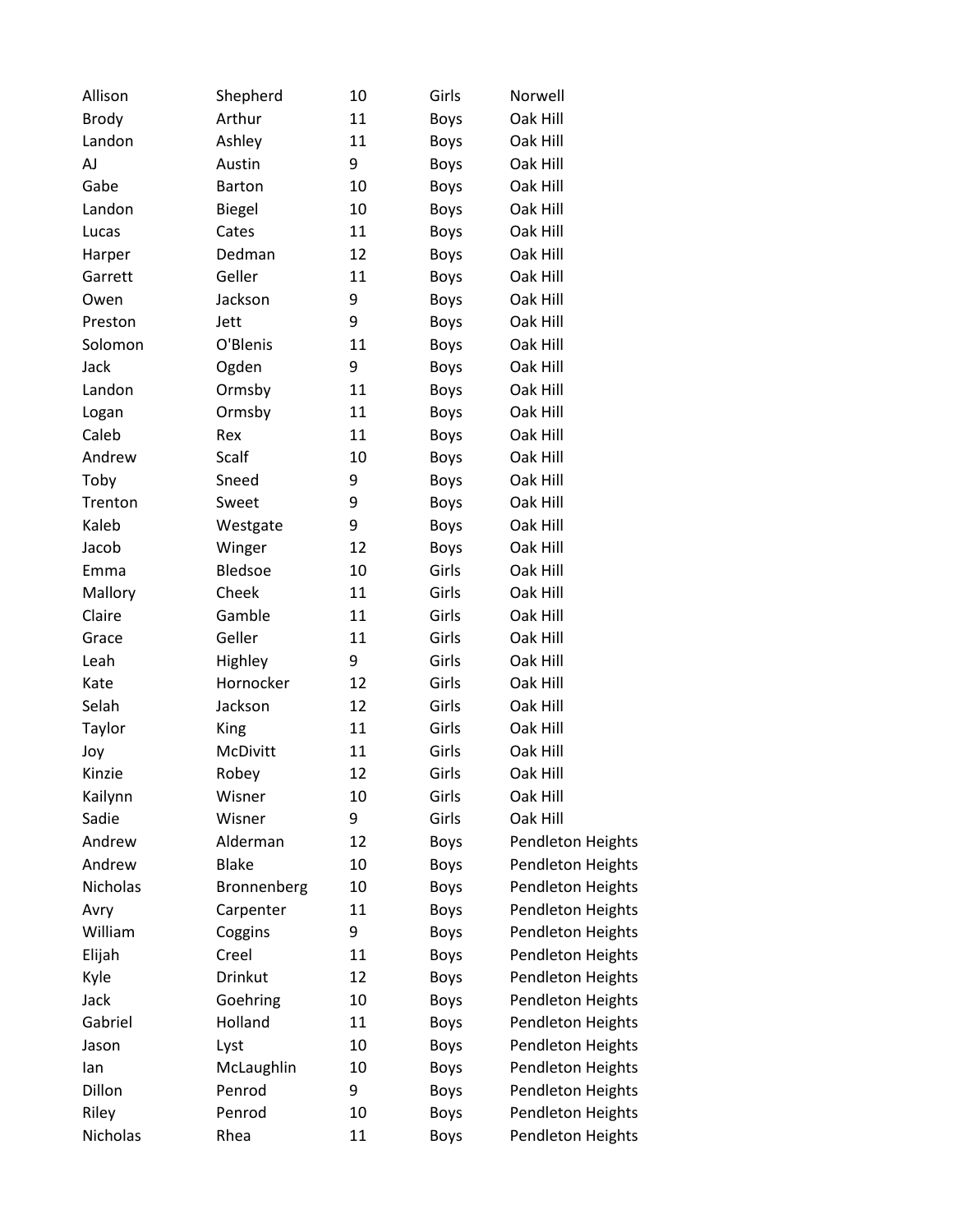| Sean           | Roan             | 12 | <b>Boys</b> | Pendleton Heights |
|----------------|------------------|----|-------------|-------------------|
| Taylor         | Skalon           | 12 | <b>Boys</b> | Pendleton Heights |
| Deven          | Taulman          | 9  | <b>Boys</b> | Pendleton Heights |
| Hailee         | <b>Brunnemer</b> | 11 | Girls       | Pendleton Heights |
| Synishia       | Carter           | 12 | Girls       | Pendleton Heights |
| Abigail        | Davidson         | 9  | Girls       | Pendleton Heights |
| Ella           | Dixon            | 11 | Girls       | Pendleton Heights |
| Catherine      | Dudley           | 11 | Girls       | Pendleton Heights |
| Chloe          | Jones            | 9  | Girls       | Pendleton Heights |
| Katie          | Jones            | 11 | Girls       | Pendleton Heights |
| Luci           | Lamper           | 10 | Girls       | Pendleton Heights |
| Berkeley       | Lord             | 11 | Girls       | Pendleton Heights |
| Katelyn        | McHatton         | 10 | Girls       | Pendleton Heights |
| Madison        | McKee            | 12 | Girls       | Pendleton Heights |
| Gloria         | Richardson       | 10 | Girls       | Pendleton Heights |
| Laney          | Ricker           | 11 | Girls       | Pendleton Heights |
| Jaycee         | Thurman          | 9  | Girls       | Pendleton Heights |
| Olivia         | Welpott          | 9  | Girls       | Pendleton Heights |
| Claire         | Wittkamper       | 11 | Girls       | Pendleton Heights |
| Benjamin       | Boardley         | 12 | <b>Boys</b> | Penn              |
| Owen           | <b>Boverhuis</b> | 10 | <b>Boys</b> | Penn              |
| Matthew        | Chapple          | 12 | <b>Boys</b> | Penn              |
| Mikel          | Cox              | 9  | <b>Boys</b> | Penn              |
| Taylor         | Cussen           | 12 | <b>Boys</b> | Penn              |
| Christopher    | Durrell          | 12 | <b>Boys</b> | Penn              |
| Caleb          | Evans            | 12 | <b>Boys</b> | Penn              |
| Evan           | Futa             | 12 | <b>Boys</b> | Penn              |
| Thomas         | Galiher          | 9  | <b>Boys</b> | Penn              |
| Nolan          | Geisel           | 9  | <b>Boys</b> | Penn              |
| Samik          | Ghosh            | 12 | <b>Boys</b> | Penn              |
| William        | Halicki          | 10 | <b>Boys</b> | Penn              |
| Jason          | Juarez           | 10 | <b>Boys</b> | Penn              |
| Carter         | Kaser            | 11 | <b>Boys</b> | Penn              |
| Hudson         | Kaser            | 9  | <b>Boys</b> | Penn              |
| Mason          | Lower            | 10 | <b>Boys</b> | Penn              |
| Brayden        | Mammolenti       | 10 | <b>Boys</b> | Penn              |
| <b>Bryce</b>   | Marling          | 10 | <b>Boys</b> | Penn              |
| Owen           | McFarland        | 10 | <b>Boys</b> | Penn              |
| William        | Mickelson        | 9  | <b>Boys</b> | Penn              |
| <b>Brennan</b> | Miller           | 9  | <b>Boys</b> | Penn              |
| <b>Brandon</b> | Mueller          | 9  | <b>Boys</b> | Penn              |
| Declan         | O'Donnell        | 10 | <b>Boys</b> | Penn              |
| Ethan          | Olson            | 10 | <b>Boys</b> | Penn              |
| Elijah         | Poorman          | 10 | <b>Boys</b> | Penn              |
| Dillon         | Pottschmidt      | 12 | <b>Boys</b> | Penn              |
| Nathan         | Pratt            | 10 | <b>Boys</b> | Penn              |
| Nicholas       | Probst           | 10 | Boys        | Penn              |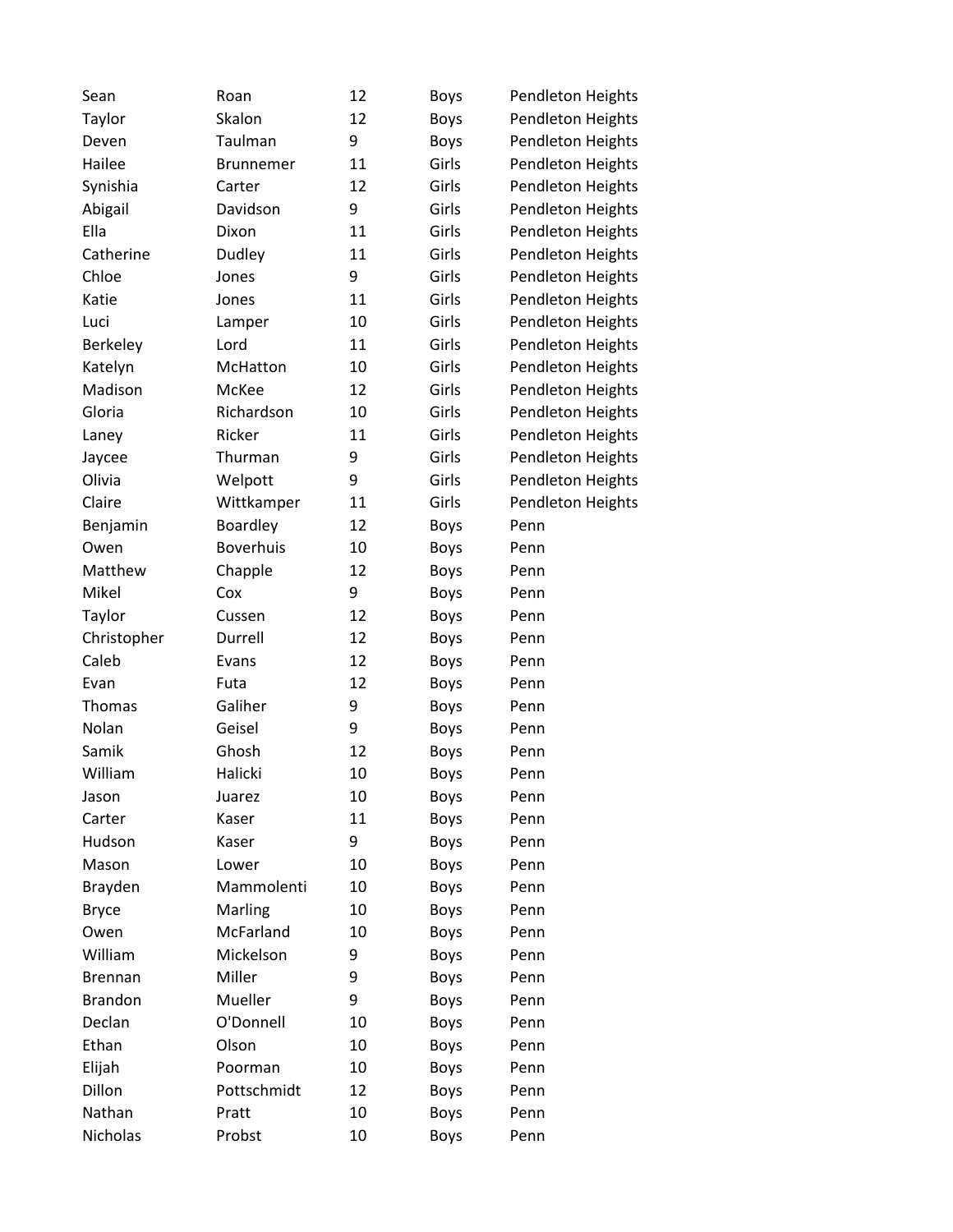| Mariano   | Retzloff            | 11 | Boys        | Penn |
|-----------|---------------------|----|-------------|------|
| Joseph    | Rutten              | 11 | <b>Boys</b> | Penn |
| Noah      | Schafer             | 9  | <b>Boys</b> | Penn |
| Ethan     | Sheppard            | 10 | <b>Boys</b> | Penn |
| Xander    | Snavely             | 9  | <b>Boys</b> | Penn |
| Alexander | Trump               | 10 | <b>Boys</b> | Penn |
| Kotaro    | Tsuji               | 10 | <b>Boys</b> | Penn |
| Matthew   | Voor                | 10 | <b>Boys</b> | Penn |
| Alexander | Weston              | 10 | <b>Boys</b> | Penn |
| Sobia     | Ahmed               | 10 | Girls       | Penn |
| Laura     | <b>Berente</b>      | 10 | Girls       | Penn |
| Katie     | Casbon              | 12 | Girls       | Penn |
| Molly     | Chapla              | 10 | Girls       | Penn |
| Morgan    | Collins             | 10 | Girls       | Penn |
| Maycie    | Cummings            | 9  | Girls       | Penn |
| Hannah    | Cussen              | 12 | Girls       | Penn |
| Kayla     | Edgerly             | 12 | Girls       | Penn |
| Mary      | Eubank              | 9  | Girls       | Penn |
| Morgan    | Gannon              | 11 | Girls       | Penn |
| Ava       | Gillis              | 12 | Girls       | Penn |
| Rachael   | Gindling            | 9  | Girls       | Penn |
| Sia       | Grewal              | 9  | Girls       | Penn |
| Kaylie    | Hanyzewski          | 9  | Girls       | Penn |
| Reagan    | Hoke                | 12 | Girls       | Penn |
| Mackenzie | Holland             | 11 | Girls       | Penn |
| Paige     | Horsley             | 10 | Girls       | Penn |
| Nicole    | Jerzak              | 11 | Girls       | Penn |
| Yazmine   | Juarez              | 9  | Girls       | Penn |
| Greta     | Lannon              | 9  | Girls       | Penn |
| Gwyneth   | Lannon              | 10 | Girls       | Penn |
| Haley     | Makowski            | 12 | Girls       | Penn |
| Nicole    | Marshall            | 12 | Girls       | Penn |
| Virginia  | McCann              | 12 | Girls       | Penn |
| Olivia    | Metcalfe            | 9  | Girls       | Penn |
| Noralee   | Moock               | 9  | Girls       | Penn |
| Teagan    | Oldfather           | 9  | Girls       | Penn |
| Kassidy   | Pentelow            | 9  | Girls       | Penn |
| Cecelia   | Pooler              | 11 | Girls       | Penn |
| Olivia    | Potts               | 9  | Girls       | Penn |
| Riley     | Pratt               | 12 | Girls       | Penn |
| Linden    | Ransbottom          | 10 | Girls       | Penn |
| Mia       | Rodriguez-Mejorac 9 |    | Girls       | Penn |
| Hannah    | Shely               | 12 | Girls       | Penn |
| Julie     | Smith               | 11 | Girls       | Penn |
| Sheela    | Soni                | 11 | Girls       | Penn |
| Ellie     | Stabnik             | 9  | Girls       | Penn |
| Abigail   | Stevens             | 10 | Girls       | Penn |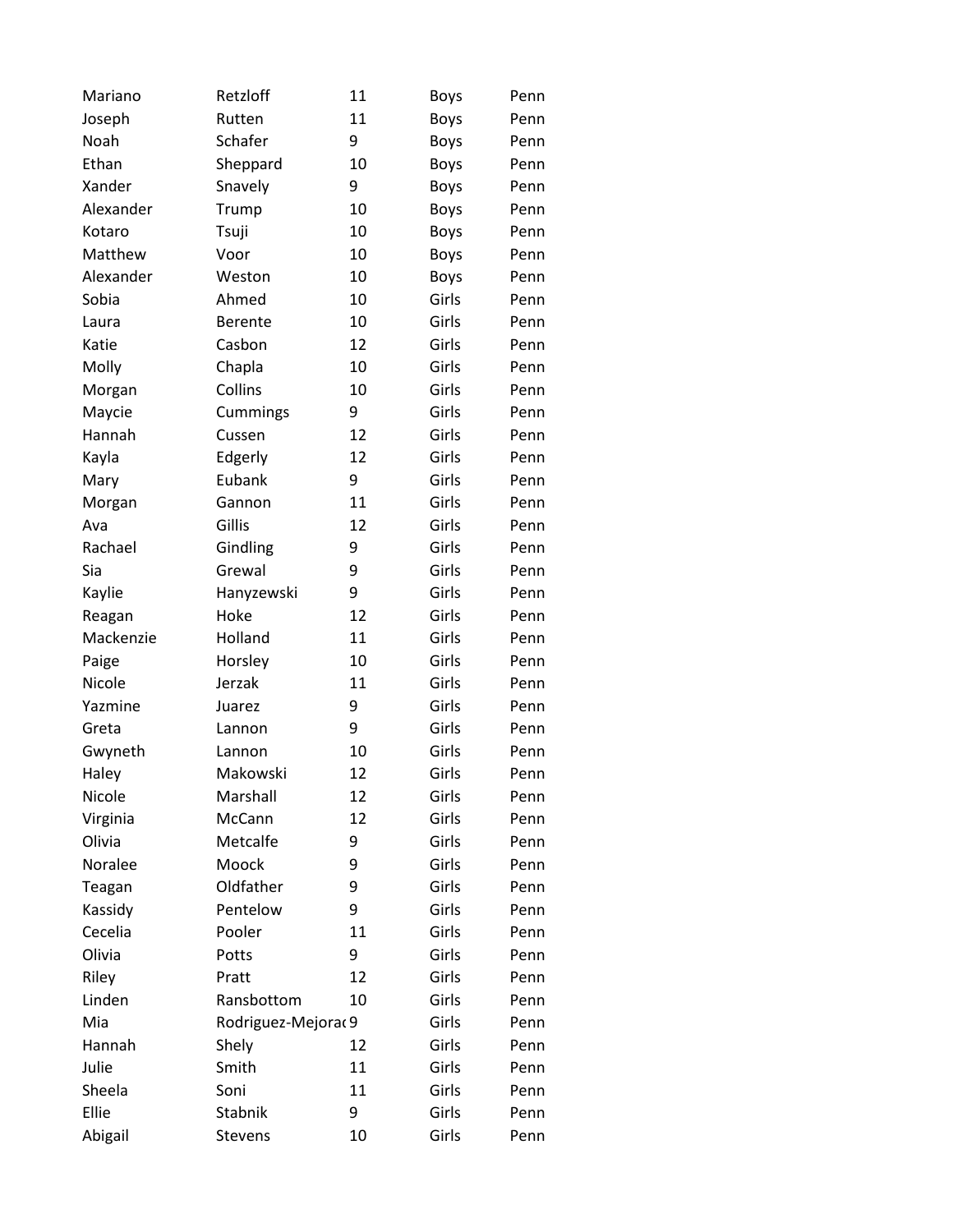| Aubrey        | Thomas           | 9  | Girls       | Penn                  |
|---------------|------------------|----|-------------|-----------------------|
| Madeline      | <b>Trybus</b>    | 12 | Girls       | Penn                  |
| Megan         | Ungerecht        | 12 | Girls       | Penn                  |
| Evelyn        | Weaver           | 12 | Girls       | Penn                  |
| Olivia        | Keesling         | 11 | Girls       | Randolph Southern     |
| Race          | Anderson         | 11 | <b>Boys</b> | South Adams           |
| Clancy        | McIntire         | 12 | <b>Boys</b> | South Adams           |
| Megan         | Miller           | 12 | Girls       | South Adams           |
| McKenzie      | Sturwold         | 11 | Girls       | South Adams           |
| Bol           | Agwick           | 9  | Boys        | South Bend Adams      |
| Ngor          | Agwick           | 12 | <b>Boys</b> | South Bend Adams      |
| Michael       | Camilleri        | 9  | <b>Boys</b> | South Bend Adams      |
| Cole          | Evans            | 11 | <b>Boys</b> | South Bend Adams      |
| Dylan         | Hockx            | 11 | <b>Boys</b> | South Bend Adams      |
| Isaac         | Howk             | 9  | <b>Boys</b> | South Bend Adams      |
| Alexander     | Macharaschwili   | 12 | <b>Boys</b> | South Bend Adams      |
| William       | Neubauer         | 12 | <b>Boys</b> | South Bend Adams      |
| Jackson       | Rancourt         | 12 | <b>Boys</b> | South Bend Adams      |
| Samuel        | Villagra Stanton | 12 | <b>Boys</b> | South Bend Adams      |
| Michael       | <b>Burns</b>     | 12 | <b>Boys</b> | South Bend Riley      |
| Kevin         | Liddell          | 12 | <b>Boys</b> | South Bend Riley      |
| Austin        | Wittrock         | 10 | <b>Boys</b> | South Bend Riley      |
| Zach          | Taylor           | 12 | <b>Boys</b> | South Bend St. Joseph |
| <b>Tess</b>   | Collins          | 10 | Girls       | South Bend St. Joseph |
| Mary Clare    | Elliot           | 11 | Girls       | South Bend St. Joseph |
| Flannery      | Fangman          | 12 | Girls       | South Bend St. Joseph |
| Jazmin        | Gutierrez        | 9  | Girls       | South Bend St. Joseph |
| Alexandra     | Juday            | 10 | Girls       | South Bend St. Joseph |
| Iris          | Karafa           | 10 | Girls       | South Bend St. Joseph |
| Maeve         | Kearney          | 12 | Girls       | South Bend St. Joseph |
| Alexis        | Kintzele         | 12 | Girls       | South Bend St. Joseph |
| Colleen       | Loitz            | 11 | Girls       | South Bend St. Joseph |
| Kiley         | <b>McGuire</b>   | 10 | Girls       | South Bend St. Joseph |
| Tiffany       | Reed             | 12 | Girls       | South Bend St. Joseph |
| Amelia (Mia)  | Ritschard        | 10 | Girls       | South Bend St. Joseph |
| Alessandra    | Romo             | 9  | Girls       | South Bend St. Joseph |
| Ava           | Rousseve         | 10 | Girls       | South Bend St. Joseph |
| Catalina      | Suarez           | 11 | Girls       | South Bend St. Joseph |
| Franciska     | Vogel            | 10 | Girls       | South Bend St. Joseph |
| Grace         | Yuhas            | 11 | Girls       | South Bend St. Joseph |
| Sydney        | McFarren         | 9  | Girls       | Southern Wells        |
| <b>Braden</b> | Sweet            | 12 | <b>Boys</b> | Southwood             |
| Michael       | Berry            | 11 | <b>Boys</b> | Wabash                |
| Elijah        | Callahan         | 10 | <b>Boys</b> | Wabash                |
| Trevor        | Daughtry         | 9  | <b>Boys</b> | Wabash                |
| David         | Ford             | 10 | <b>Boys</b> | Wabash                |
| Braydon       | French           | 9  | <b>Boys</b> | Wabash                |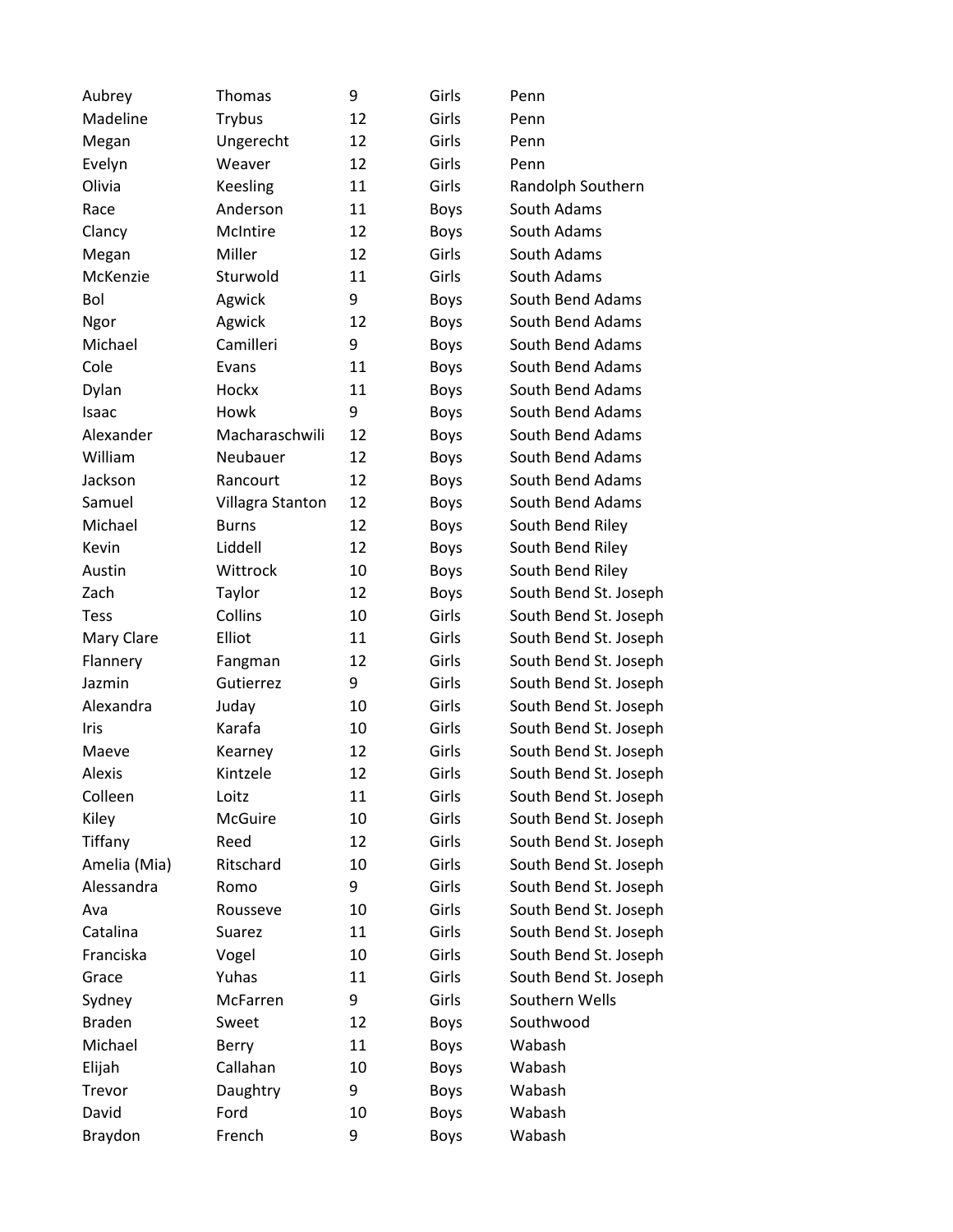| Jacob           | <b>Fuchs</b>    | 10 | Boys        | Wabash            |
|-----------------|-----------------|----|-------------|-------------------|
| Troy            | Guenin-Hodson   | 9  | <b>Boys</b> | Wabash            |
| Caelan          | McDougle        | 12 | <b>Boys</b> | Wabash            |
| <b>Nicholas</b> | Perkins         | 9  | <b>Boys</b> | Wabash            |
| Zackary         | Reed            | 12 | <b>Boys</b> | Wabash            |
| Lincoln         | Saldivar        | 12 | <b>Boys</b> | Wabash            |
| Sammy           | Smith           | 11 | <b>Boys</b> | Wabash            |
| Kaden           | Vogel           | 9  | <b>Boys</b> | Wabash            |
| Jarrett         | Wilson          | 12 | <b>Boys</b> | Wabash            |
| Colton          | <b>Boggs</b>    | 10 | <b>Boys</b> | Wapahani          |
| <b>Nick</b>     | Cook            | 9  | <b>Boys</b> | Wapahani          |
| Joseph          | Dickinson       | 12 | <b>Boys</b> | Wapahani          |
| <b>Brandon</b>  | Ellis           | 11 | <b>Boys</b> | Wapahani          |
| Kamden          | Gibson          | 9  | <b>Boys</b> | Wapahani          |
| Landon          | <b>Hutchens</b> | 10 | <b>Boys</b> | Wapahani          |
| Griffen         | Miller          | 12 | <b>Boys</b> | Wapahani          |
| <b>Braisen</b>  | Rainwaters      | 9  | <b>Boys</b> | Wapahani          |
| Andrew          | Shrock          | 12 | <b>Boys</b> | Wapahani          |
| Jon             | Shrock          | 10 | <b>Boys</b> | Wapahani          |
| Austin          | Tomboni         | 9  | <b>Boys</b> | Wapahani          |
| Alex            | Walburn         | 10 | <b>Boys</b> | Wapahani          |
| Camdon          | Wright          | 9  | <b>Boys</b> | Wapahani          |
| Kendyl          | Thrasher        | 10 | Girls       | Wapahani          |
| Karlson         | Hand            | 12 | <b>Boys</b> | Wawasee           |
| Jaci            | Knott           | 11 | Girls       | Wes-Del           |
| Grant           | Flora           | 10 | <b>Boys</b> | West Noble        |
| Ruby            | Clark           | 9  | Girls       | <b>West Noble</b> |
| Nicholas        | Bontrager       | 9  | <b>Boys</b> | Westview          |
| Remington       | Carpenter       | 12 | <b>Boys</b> | Westview          |
| Spencer         | Carpenter       | 12 | <b>Boys</b> | Westview          |
| Andrew          | Cupp            | 12 | <b>Boys</b> | Westview          |
| Chad            | Hershberger     | 10 | Boys        | Westview          |
| Dominic         | Hostetler       | 12 | <b>Boys</b> | Westview          |
| Ryan            | Lapp            | 12 | <b>Boys</b> | Westview          |
| Adrian L.       | Miller          | 10 | <b>Boys</b> | Westview          |
| Lyndon          | Miller          | 10 | <b>Boys</b> | Westview          |
| Izaak           | Moore           | 9  | <b>Boys</b> | Westview          |
| Kayden          | Moore           | 10 | <b>Boys</b> | Westview          |
| Isaac           | Niccum          | 11 | <b>Boys</b> | Westview          |
| Christien       | Noward          | 9  | <b>Boys</b> | Westview          |
| Anthony         | Sanchez         | 11 | Boys        | Westview          |
| Quinton         | Yoder           | 9  | <b>Boys</b> | Westview          |
| Deann           | Fry             | 12 | Girls       | Westview          |
| Olivia          | <b>Baumert</b>  | 11 | Girls       | Woodlan           |
| Cara            | Chen            | 9  | Girls       | Woodlan           |
| Hannah          | Dietel          | 11 | Girls       | Woodlan           |
| Lydia           | Dyer            | 12 | Girls       | Woodlan           |